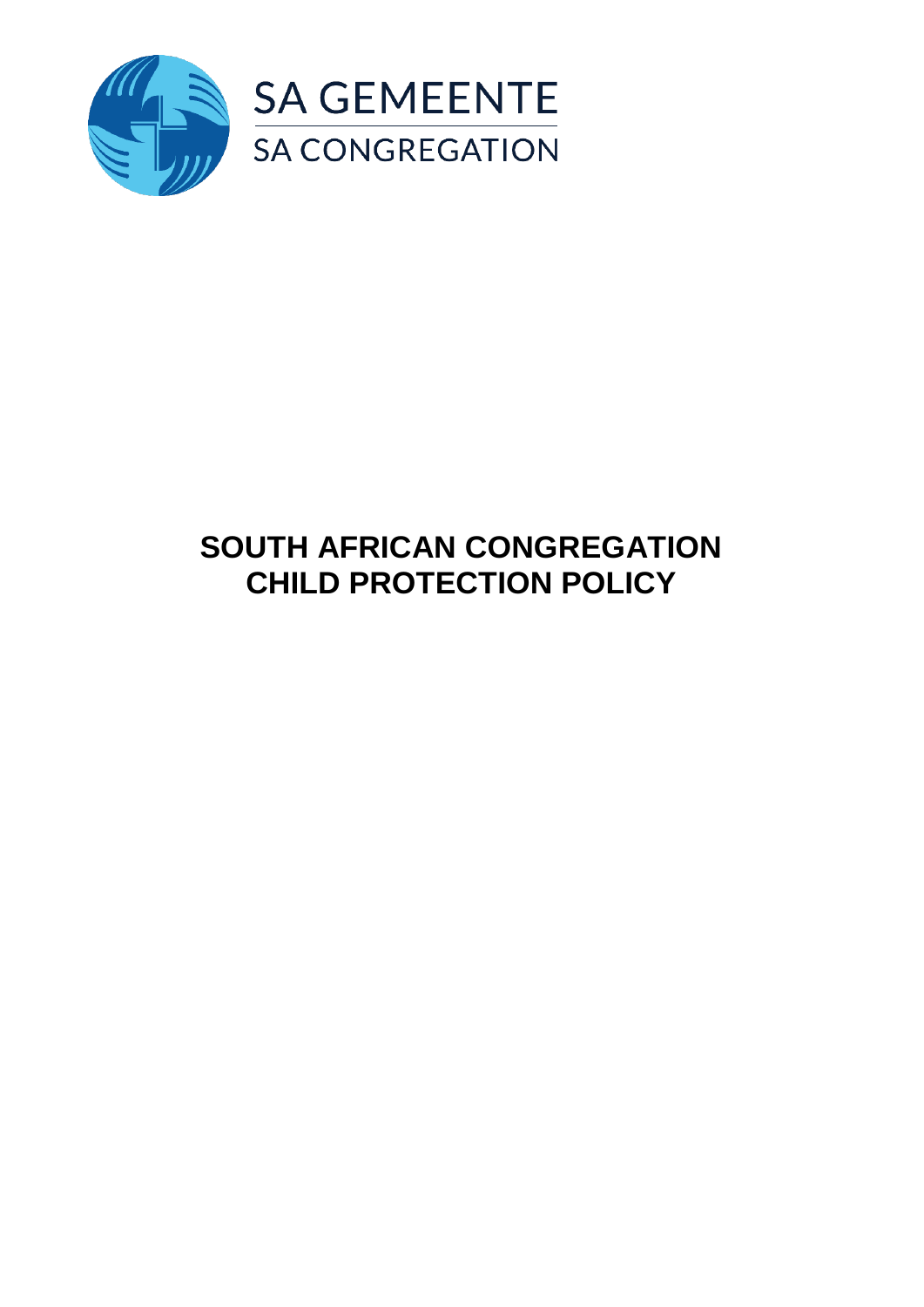

## **Child Protection Policy**

## **CHURCH DETAILS**

**Name:** South African Congregation - London (hereafter, "The Church")

**Address:** 31 Jewry St London EC3N 2ET

**Tel No:** 01892 526888 **Email address:** info@sagemeente.com

#### **Denomination/Organisation**

Inter denominational

## **MISSION STATEMENT**

The Church Leadership [Charl Steyn; Dr. Clasen; Dr. Steyn, and; Rev. Harmzen - hereafter referred to as CL] recognises the importance of its ministry to children and young people and its responsibility to protect and safeguard the welfare of children and young people entrusted to the church's care.

As part of its mission, the Church is committed to:

- Valuing, listening to and respecting children and young people as well as promoting their welfare and protection.
- Safe recruitment, supervision and training for all the children's/youth workers within the church.
- Adopting a procedure for dealing with concerns about possible abuse.
- Encouraging and supporting parents/carers.
- Supporting those affected by abuse in the church.
- Maintaining good links with the statutory childcare authorities and other organisations.

## **CHURCH POLICY**

The CL recognises the need to provide a safe and caring environment for children and young people. It also acknowledges that children and young people can be the victims of physical, sexual and emotional abuse, and neglect. The CL has therefore adopted the procedures set out in this document (hereafter "the policy"). It also recognises the need to build constructive links with statutory and voluntary child protection agencies. The policy and attached practice guidelines are based on a model published by the Churches' Child Protection Advisory Service (CCPAS) and prepared in consultation with [e.g. denomination & local authority]. The CL undertake to file a copy of the policy and practice guidelines with CCPAS and Children's Social Services, and any amendments subsequently published. The CL agrees not to allow the document to be copied by other organisations.

The CL is committed to on-going child protection training for all children/youth workers and will regularly review the operational guidelines attached.

The CL also undertakes to follow the principles found within the Abuse Of Trust guidance issued by the Home Office and it is therefore unacceptable for those in a position of trust to engage in any behaviour which might allow a sexual relationship to develop for as long as the relationship of trust continues.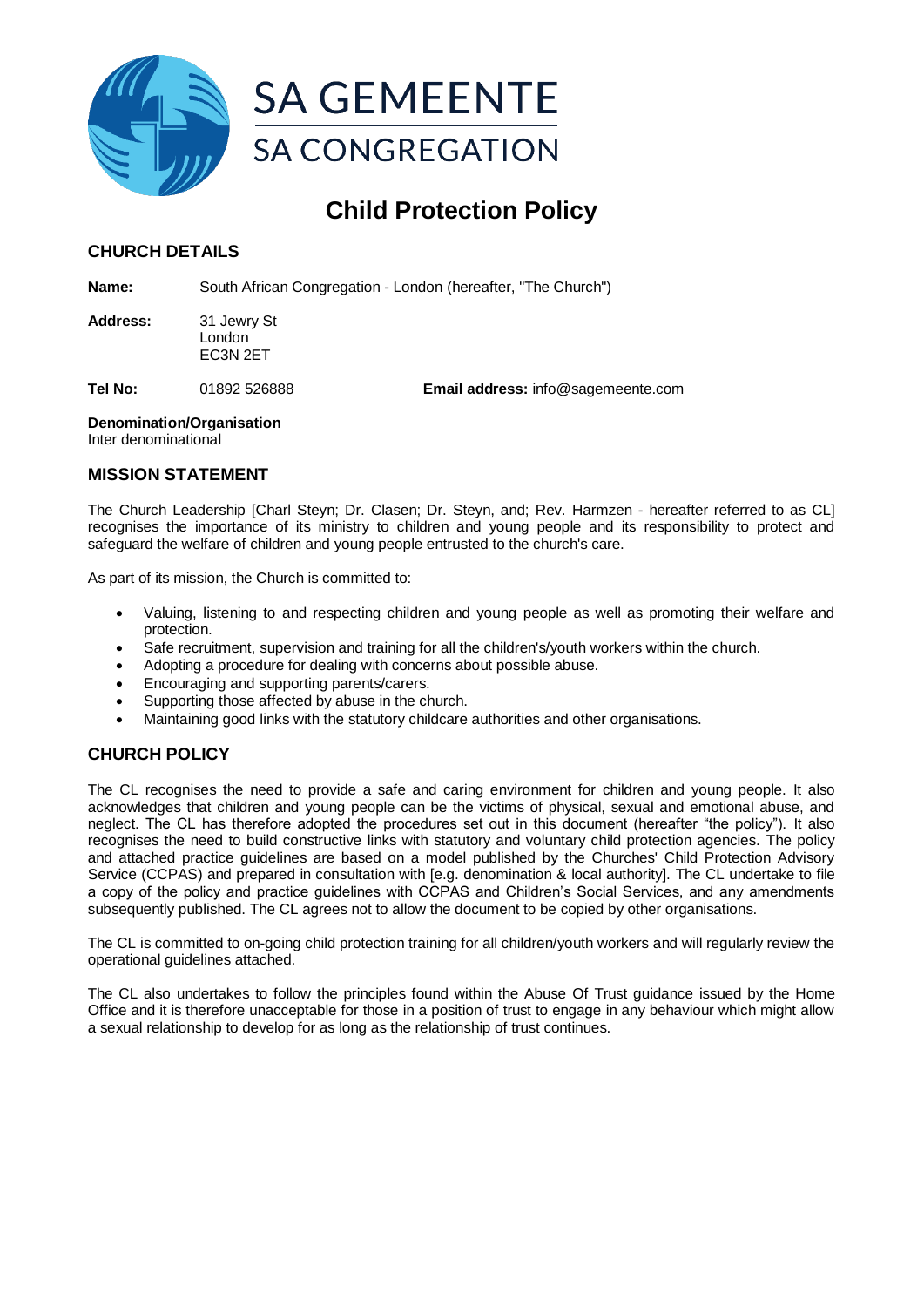

## **RESPONDING TO ALLEGATIONS OF ABUSE**

## **DETAILS OF CO-ORDINATORS**

| Ward                     | London                                                  | Loughton                                                                                 | <b>Birmingham</b>                                    | <b>Guildford</b>                                            |
|--------------------------|---------------------------------------------------------|------------------------------------------------------------------------------------------|------------------------------------------------------|-------------------------------------------------------------|
| Name of Co-<br>ordinator | Valerie Jonker                                          | Ena Wassermann                                                                           | Helena Claassen                                      | Ziona O'Kennedy                                             |
| <b>Address</b>           | Taurus<br>Lakeside Crescent<br>Canvey Island<br>SS8 8EP | 1 The Rookery<br><b>Fallow Fields</b><br>Sandy<br><b>Bedfordshire</b><br><b>SG19 2UR</b> | 5 Ferriby Road<br>Cawston<br>Rugby<br><b>CV227XH</b> | 48 Twineham Road<br>Swindon<br>Wiltshire<br><b>SN25 2AG</b> |
| <b>Tel No</b>            | 07919276415                                             | 07770 941556                                                                             | 075 0334 7365                                        | 01793745252 /<br>07793295938                                |
| <b>Email address</b>     | valerie@sagemeente.com                                  | ena@sagemeente.com                                                                       | helena@sagemeente.com                                | ziona@sagmeente.com                                         |

Under no circumstances should a church worker carry out their own investigation into the allegation or suspicion of abuse. The person in receipt of allegations or suspicions of abuse will do the following:

- Concerns must be reported as soon as possible to Valerie Jonker (hereafter the "Co-ordinator") tel no: 07894470720 who is nominated by the CL to act on their behalf in dealing with the allegation or suspicion of neglect or abuse, including referring the matter on to the statutory authorities.
- The Co-ordinator may also be required by conditions of the Church Insurance Policy to immediately inform the Insurance Company. They may also be required as part of their denominational policy to inform strategic personnel within the denomination e.g. Bishop's Adviser or similar. (Name)  $_$  tel no:
- In the absence of the Co-ordinator, or if the suspicions in any way involve the Co-ordinator then the report should be made to (Name) [ (hereafter the "Deputy Co-ordinator") tel no: (hereafter the "Deputy Co-ordinator") tel no: If the suspicions implicate both the Co-ordinator and the Deputy Coordinator, then the report should be made in the first instance to the Churches' Child Protection Advisory Service (CCPAS) PO Box 133, Swanley, Kent, BR8 7UQ. Telephone 0845 120 4550 or alternatively contact Children's Social Services. The local Children's Social Services office telephone number between 9.00am and 5.00pm is \_\_\_\_\_\_\_\_\_\_\_\_\_\_\_\_\_\_\_\_. The out of hours emergency number is <br>The Police Child Protection Team telephone number is \_\_\_\_\_\_\_\_\_\_\_\_\_\_\_\_\_\_\_. The Police Child Protection Team telephone number is \_\_\_\_\_\_\_\_\_\_\_\_\_\_\_\_\_\_\_\_\_\_\_.
- Suspicions must not be discussed with anyone other than those nominated above. A written record of the concerns should be made in accordance with church procedures and kept in a secure place.
- Whilst allegations or suspicions of abuse will normally be reported to the Co-ordinator, the absence of the Co-ordinator or Deputy Co-ordinator should not delay referral to the Children's Social Services Department.
- The CL will support the Coordinator/Deputy Coordinator in their role, and accept that any information they may have in their possession will be shared in a strictly limited way on a need to know basis.
- It is, of course, the right of any individual as a citizen to make a direct referral to the child protection agencies or seek advice from CCPAS, although the CL hope that members of the church will use this procedure. If, however, the individual with the concern feels that the Coordinator/Deputy Co-ordinator has not responded appropriately, or where they have a disagreement with the Co-ordinator(s) as to the appropriateness of a referral they are free to contact an outside agency direct. We hope by making this statement that the CL demonstrate the commitment of the church to effective child protection.

The role of the co-ordinator/ deputy co-ordinator is to collate and clarify the precise details of the allegation or suspicion and pass this information on to the Children's Social Services Department. It is Children's Social Services task to investigate the matter under Section 47 of the Children Act 1989.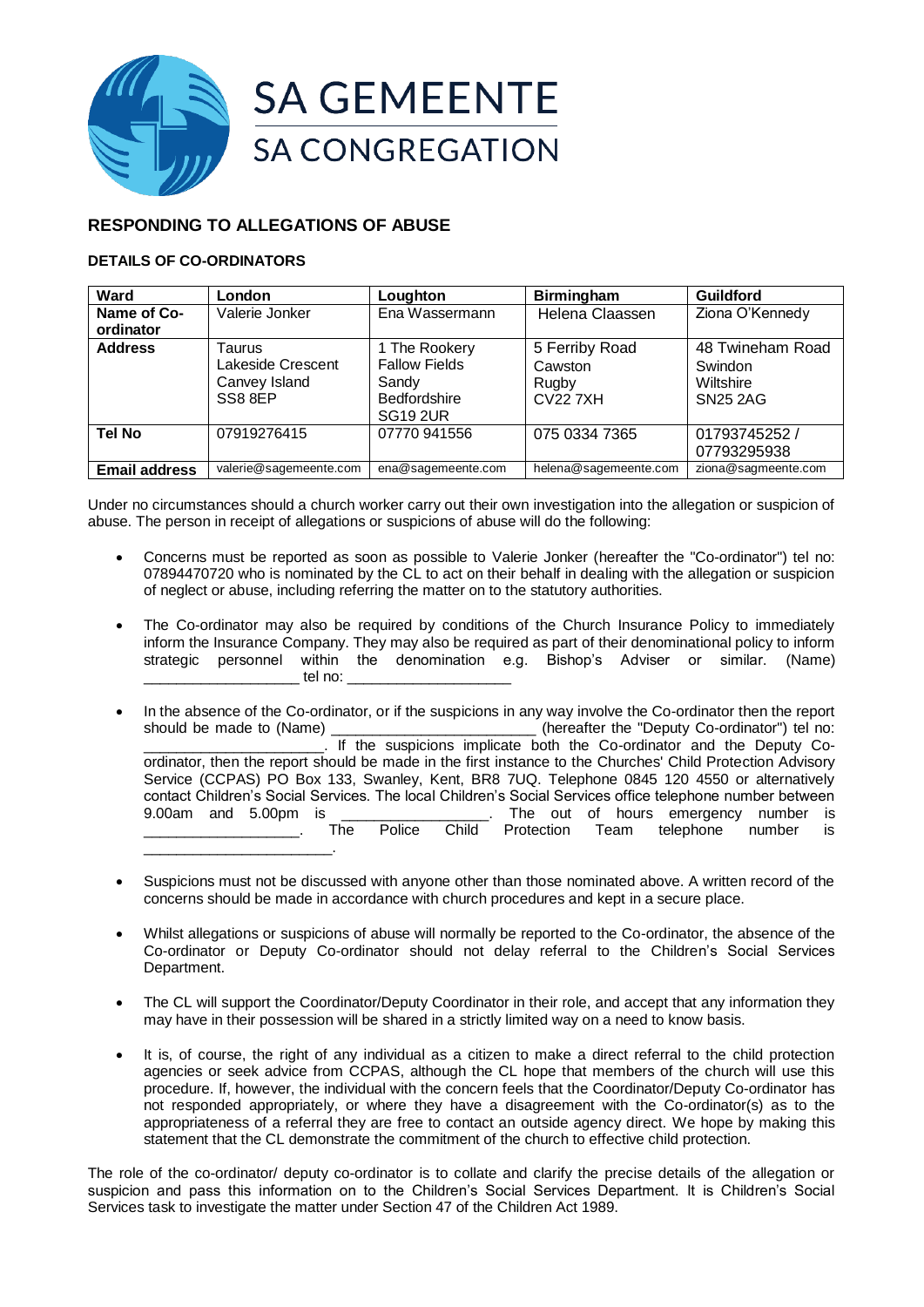

## **ALLEGATIONS OF PHYSICAL INJURY, NEGLECT OR EMOTIONAL ABUSE**

If a child has a physical injury, a symptom of neglect or where there are concerns about emotional abuse, the Coordinator/Deputy Co-ordinator will:

- Contact Children's Social Services (or CCPAS) for advice in cases of deliberate injury, if concerned about a child's safety or if a child is afraid to return home.
- Will not tell the parents or carers unless advised to do so having contacted Children's Social Services.
- Seek medical help if needed urgently, informing the doctor of any suspicions.
- For lesser concerns, (e.g. poor parenting), encourage parent/carer to seek help, but not if this places the child at risk of injury.
- Where the parent/carer is unwilling to seek help, offer to accompany them. In cases of real concern, if they still fail to act, contact Children's Social Services direct for advice.
- Seek and follow advice given by CCPAS (who will confirm their advice in writing) if unsure whether or not to refer a case to Children's Social Services.

## **ALLEGATIONS OF SEXUAL ABUSE**

In the event of allegations or suspicions of sexual abuse, the Co-ordinator/Deputy Co-ordinator will:

- Contact the Children's Social Services Department Duty Social Worker for children and families or Police Child Protection Team direct. They will NOT speak to the parent/carer or anyone else.
- Seek and follow the advice given by CCPAS if, for any reason they are unsure whether or not to contact Children's Social Services/Police. CCPAS will confirm its advice in writing for future reference.

## **ALLEGATIONS OF ABUSE AGAINST A PERSON WHO WORKS WITH CHILDREN**

If an accusation is made against a worker (whether a volunteer or paid member of staff) whilst following the procedure outlined above the co-ordinator in accordance with LSCB procedures will need to liaise with children's social services in regards to the suspension of the worker and making a referral to an Allegations Management Adviser (AMA).

## **APPOINTMENT, SUPPORT, SUPERVISION & TRAINING OF LEADERS & WORKERS**

The CL will ensure all workers will be appointed, trained, supported and supervised in accordance with the principles set out in government guidelines "Safe from Harm" (HMSO 1993), CCPAS guidance and Church practice guidelines attached. The same principles will be applied to those appointed to work with vulnerable adults.

## **SUPERVISION OF GROUP/CHILDREN'S ACTIVITIES**

The CL will provide details of the supervision for each specific activity in the church practice guidelines attached.

## **SUPPORT TO THOSE AFFECTED BY ABUSE**

The CL is committed to offering pastoral care, working with statutory agencies as appropriate, and support to those attending the church who have been affected by abuse.

## **WORKING WITH OFFENDERS**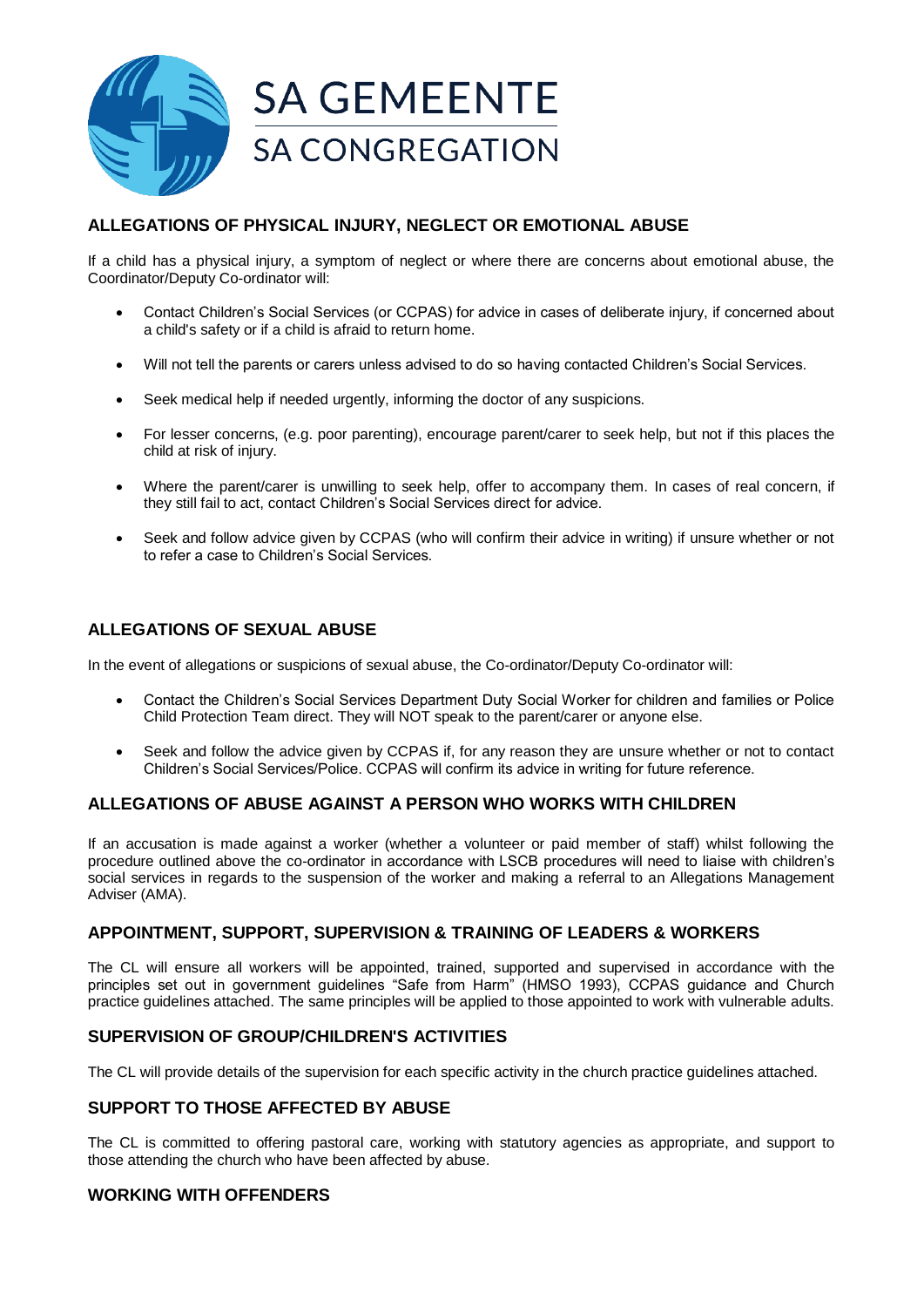

When someone attending the church is known to have abused children, the CL will supervise the individual concerned and offer pastoral care, but in its commitment to the protection of children, set boundaries for that person which they will be expected to keep.

This policy will be reviewed annually on (date) \_\_\_\_\_\_\_\_\_\_\_\_\_\_\_\_\_\_\_\_\_\_\_\_\_\_\_\_\_\_\_\_

| $\sim$<br>Siane <sup>r</sup><br>- - - | - |  |  |
|---------------------------------------|---|--|--|
|---------------------------------------|---|--|--|

Signed \_\_\_\_\_\_\_\_\_\_\_\_\_\_\_\_\_\_\_\_\_\_\_Date\_\_\_\_\_\_\_\_\_\_ Print Name\_\_\_\_\_\_\_\_\_\_\_\_\_\_\_\_\_\_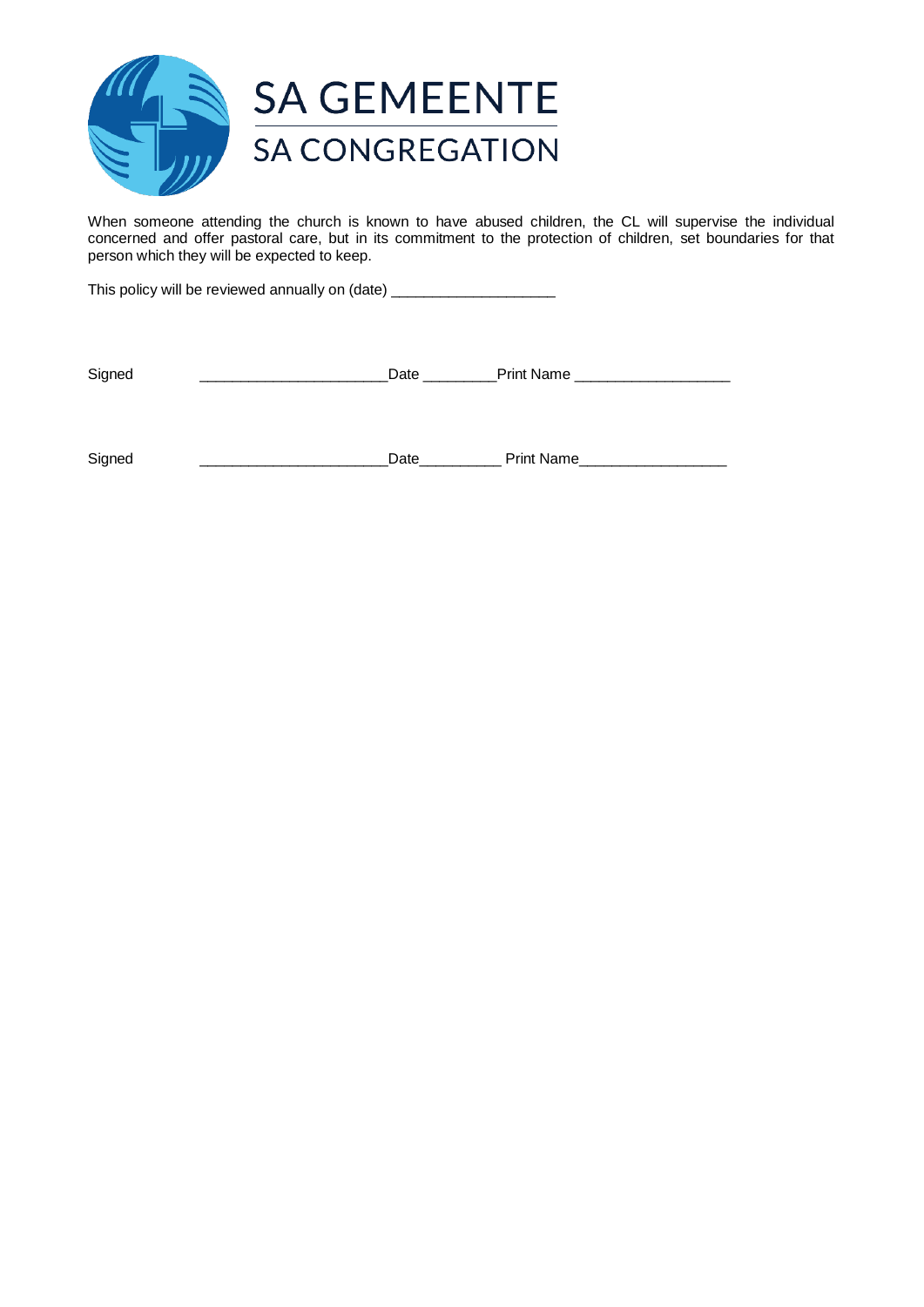

## **PROCEDURES FOR RECRUITMENT OF WORKERS**

## **RECRUITMENT PROCESS SUMMARY**

A Criminal Records Bureau requirement for obtaining disclosure certificates is that prior to appointment there is the expectation that all prospective workers will have undergone a safe recruitment process following Safe from Harm (1993) principles.

This means that all prospective workers are expected to:

- Complete an application form including a voluntary disclosure form;
- References should be taken up;
- Where applicable qualifications should be checked;
- Where applicable a persons professional status should be checked e.g. for qualified teachers confirmation that they are registered with the General Teaching Council for England, Social Workers with the General Social Care Council etc.;
- Where applicable medical fitness would be checked;
- That a person has UK residence or permission to work in the UK

Once an offer of employment has been made then a CRB disclosure should be undertaken. This will provide the employer with information about the individual from the Police National Computer (convictions, cautions, etc), checks again the government lists of those people deemed unsuitable for working with children and/or vulnerable adults, and at enhanced level local police information will be disclosed at the discretion of the Chief Constable.

Using CCPAS model application form as a template for your church or organisation, asks questions in relation to a person's suitability for working with children.

In particular it also asks for information of the applicant as to whether or not there has been any concern regarding their conduct with children, and whether there has ever been any allegations made against them which has been reported to and investigated by Children's Social Services and/or the Police.

Whilst ordinarily social services information is not available on a CRB disclosure, where the police have been involved in a child protection matter concerning an individual, a disclosure at enhanced level may include information released by the police concerning children's social services e.g. where following a police investigation a child has been placed on the child protection register.

By using the CCPAS model application form an applicant is asked about this.

In completing an application form based on the CCPAS model the recruiting church or organisation can be assured that all the information on the application form and voluntary disclosure form should mirror the information received back on a CRB disclosure.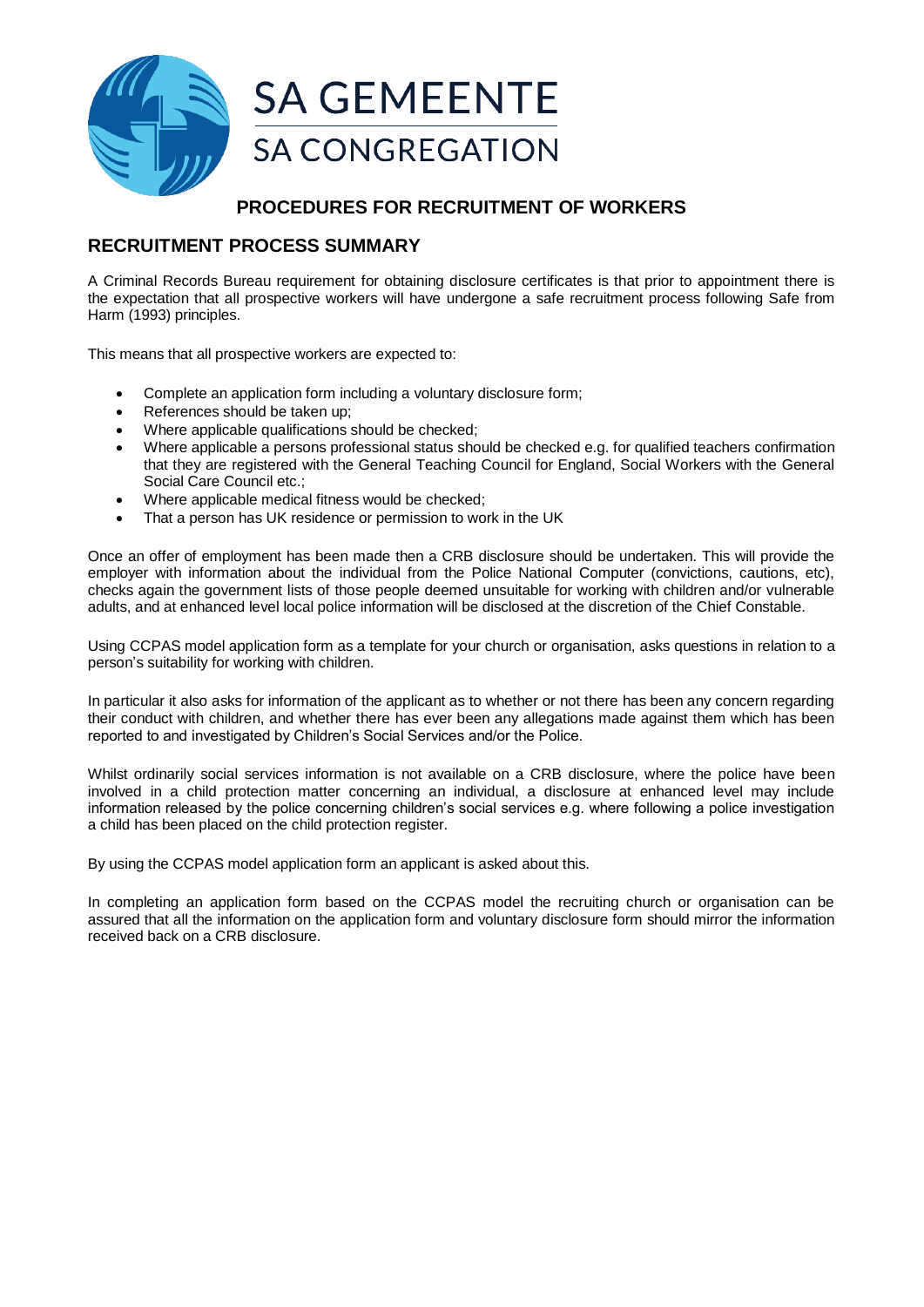

## **SAMPLE QUESTIONS FOR INTERVIEWS**

NB. This list of questions is not conclusive, but a sample that could be asked depending on the situation and circumstances.

- 1. How would you handle a child who was being aggressive and challenging towards you personally?
- 2. Could you tell us about experiences working with children that have been difficult or unpleasant and how did you handle these?
- 3. What would be your views on a youth worker having a sexual relationship with a girl (over 16) who attends the youth club?
- 4. What areas would concern you when considering the suitability of a young person to work as a helper in a youth event you were responsible for?
- 5. How would you respond to a youth asking for advice about embarking on a sexual relationship with a 15 year old girlfriend/boyfriend?
- 6. Because you are going to be working with children and young people who face problems in the area of drug and alcohol misuse or child abuse, have you any experience which would be relevant in dealing with these issues?
- 7. Have you ever had any concerns expressed to you about your conduct with children and young people?
- 8. Have you ever had a position of work with children and young people declined?
- 9. Have you ever been involved with police or Children's Social Services in regard to children, either in this country or abroad?
- 10. Have you ever been involved in court proceedings concerning a child?
- 11. If you were offered employment, is there anything else we would need to know in terms of your previous work or relationships with children?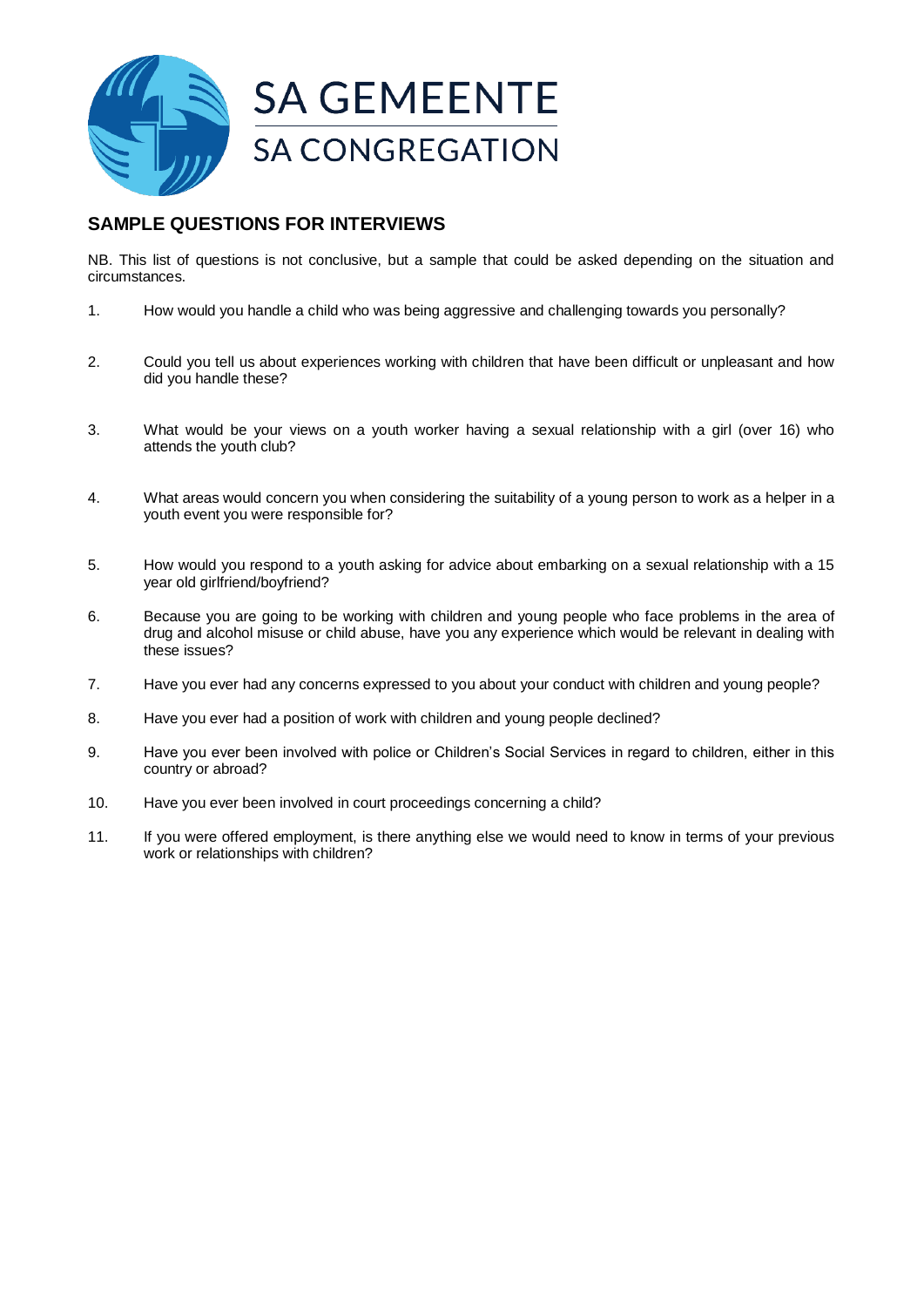

## **PRACTICE GUIDELINES**

## **DEFINITIONS OF ABUSE**

The following definitions of child abuse are recommended as criteria throughout England by HM Government in Working Together to Safeguard Children A Guide to inter-agency working to safeguard and promote the welfare of children, 2006.

#### **WHAT IS ABUSE AND NEGLECT?**

Abuse and neglect are forms of maltreatment of a child. Somebody may abuse or neglect a child by inflicting harm, or by failing to act to prevent harm. Children may be abused in a family or in an institutional or community setting; by those known to them or, more rarely, by a stranger. They may be abused by an adult or adults or another child or children.

#### **PHYSICAL ABUSE**

Physical abuse may involve hitting, shaking, throwing, poisoning, burning or scalding, drowning, suffocating, or otherwise causing physical harm to a child. Physical harm may also be caused when a parent or carer fabricates the symptoms of, or deliberately induces illness in a child.

#### **EMOTIONAL ABUSE**

Emotional abuse is the persistent emotional maltreatment of a child such as to cause severe and persistent adverse effects on the child's emotional development. It may involve conveying to children that they are worthless or unloved, inadequate, or valued only insofar as they meet the needs of another person. It may feature age or developmentally inappropriate expectations being imposed on children. These may include interactions that are beyond the child's developmental capability, as well as overprotection and limitation of exploration and learning, or preventing the child participating in normal social interaction. It may involve seeing or hearing the ill-treatment of another. It may involve serious bullying causing children frequently to feel frightened or in danger, or the exploitation or corruption of children. Some level of emotional abuse is involved in all types of maltreatment of a child, though it may occur alone.

#### **SEXUAL ABUSE**

Sexual abuse involves forcing or enticing a child or young person to take part in sexual activities, including prostitution, whether or not the child is aware of what is happening. The activities may involve physical contact, including penetrative (e.g. rape, buggery or oral sex) or non-penetrative acts. They may include non-contact activities, such as involving children in looking at, or in the production of, pornographic material or watching sexual activities, or encouraging children to behave in sexually inappropriate ways.

#### **NEGLECT**

Neglect is the persistent failure to meet a child's basic physical and/or psychological needs, likely to result in the serious impairment of the child's health or development. Neglect may occur during pregnancy as a result of maternal substance abuse. Once a child is born, neglect may involve a parent or carer failing to provide adequate food and clothing, shelter including exclusion from home or abandonment, failing to protect a child from physical and emotional harm or danger, failure to ensure adequate supervision including the use of inadequate care-takers, or the failure to ensure access to appropriate medical care or treatment. It may also include neglect of, or unresponsiveness to, a child's basic emotional needs.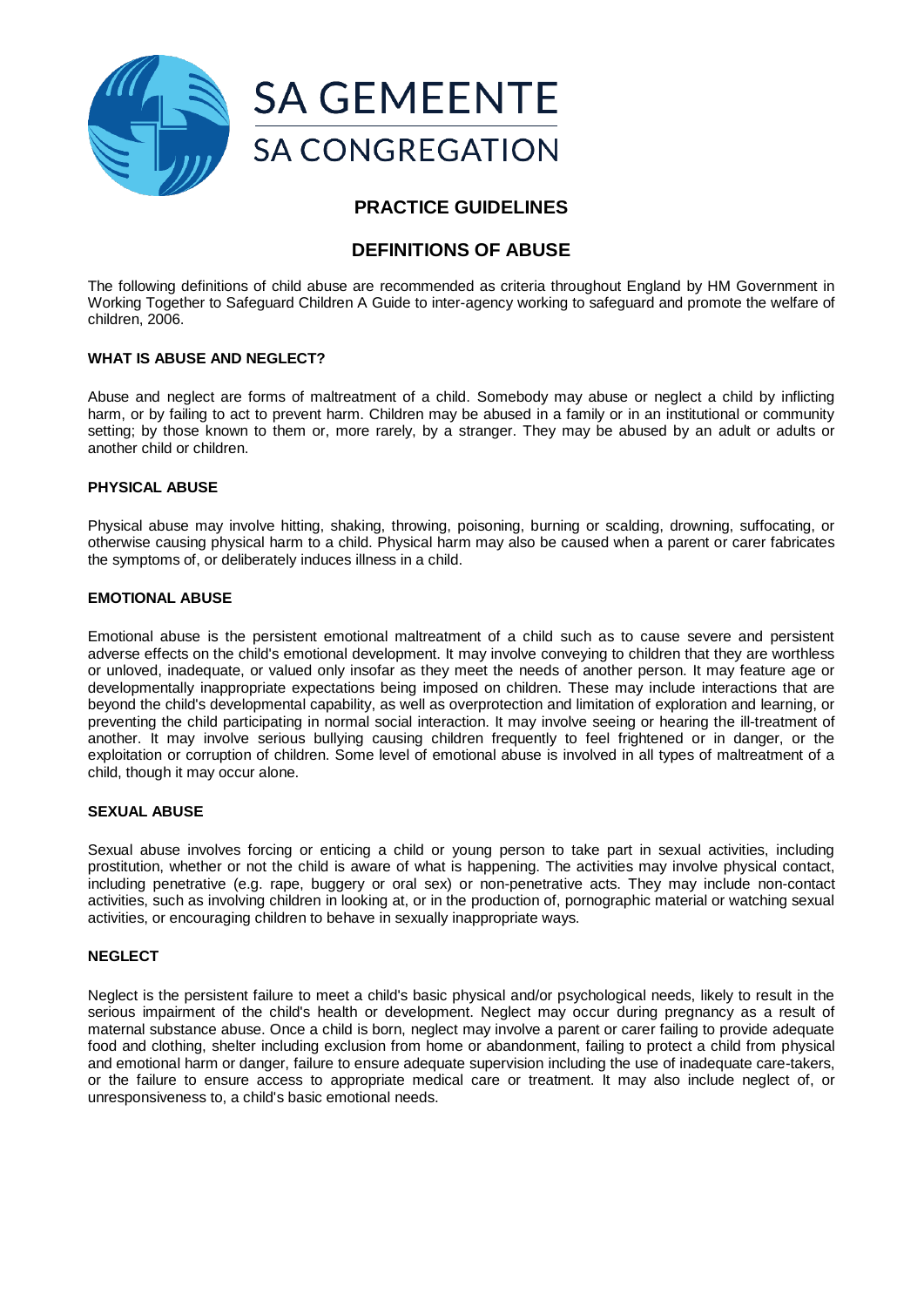

## **RECOGNISING POSSIBLE SIGNS OF ABUSE**

The following signs may or may not be indicators that abuse has taken place, but the possibility should be considered.

#### **PHYSICAL SIGNS OF ABUSE**

Any injuries not consistent with the explanation given for them Injuries that occur to the body in places which are not normally exposed to falls, rough games, etc Injuries that have not received medical attention Neglect - under nourishment, failure to grow, constant hunger, stealing or gorging food, untreated illnesses, inadequate care, etc Reluctance to change for, or participate in, games or swimming Repeated urinary infections or unexplained tummy pains Bruises, bites, burns, fractures etc which do not have an accidental explanation\* Cuts/scratches/substance abuse\*

#### **INDICATORS OF POSSIBLE SEXUAL ABUSE**

Any allegations made by a child concerning sexual abuse Child with excessive preoccupation with sexual matters and detailed knowledge of adult sexual behaviour, or who regularly engages in age-inappropriate sexual play Sexual activity through words, play or drawing Child who is sexually provocative or seductive with adults Inappropriate bed-sharing arrangements at home Severe sleep disturbances with fears, phobias, vivid dreams or nightmares, sometimes with overt or veiled sexual connotations Eating disorders - anorexia, bulimia\*

#### **EMOTIONAL SIGNS OF ABUSE**

Changes or regression in mood or behaviour, particularly where a child withdraws or becomes clinging. Also depression/aggression, extreme anxiety. Nervousness, frozen watchfulness Obsessions or phobias Sudden under-achievement or lack of concentration Inappropriate relationships with peers and/or adults Attention-seeking behaviour Persistent tiredness Running away/stealing/lying

#### **RACE, CULTURE & RELIGION**

Crucial to any assessment is a knowledge and sensitivity to racial, cultural and religious aspects. Remember also that differences exist not only between ethnic groups but also within the same ethnic group and between different neighbourhoods and social classes. While different practices must be taken into account, it is also important to remember that all children have basic human rights. Differences in child-rearing do not justify child abuse.

#### **SELF HARM (INCLUDING EATING DISORDERS)**

National Statistics (2001) report that according to parents, about one in fifty of 11 - 15 year olds have tried to harm, hurt or kill themselves (the highest rate being among 13 - 15 year old girls). Among 5 - 10 year olds, just over one in 100 have tried to harm, hurt or kill themselves.

The incidence of self harm was greater for those children and young people coping with stressful life events such as:

- Separation of parents, serious illness, death of parent or close relative
- An increase in the parent's mental health problems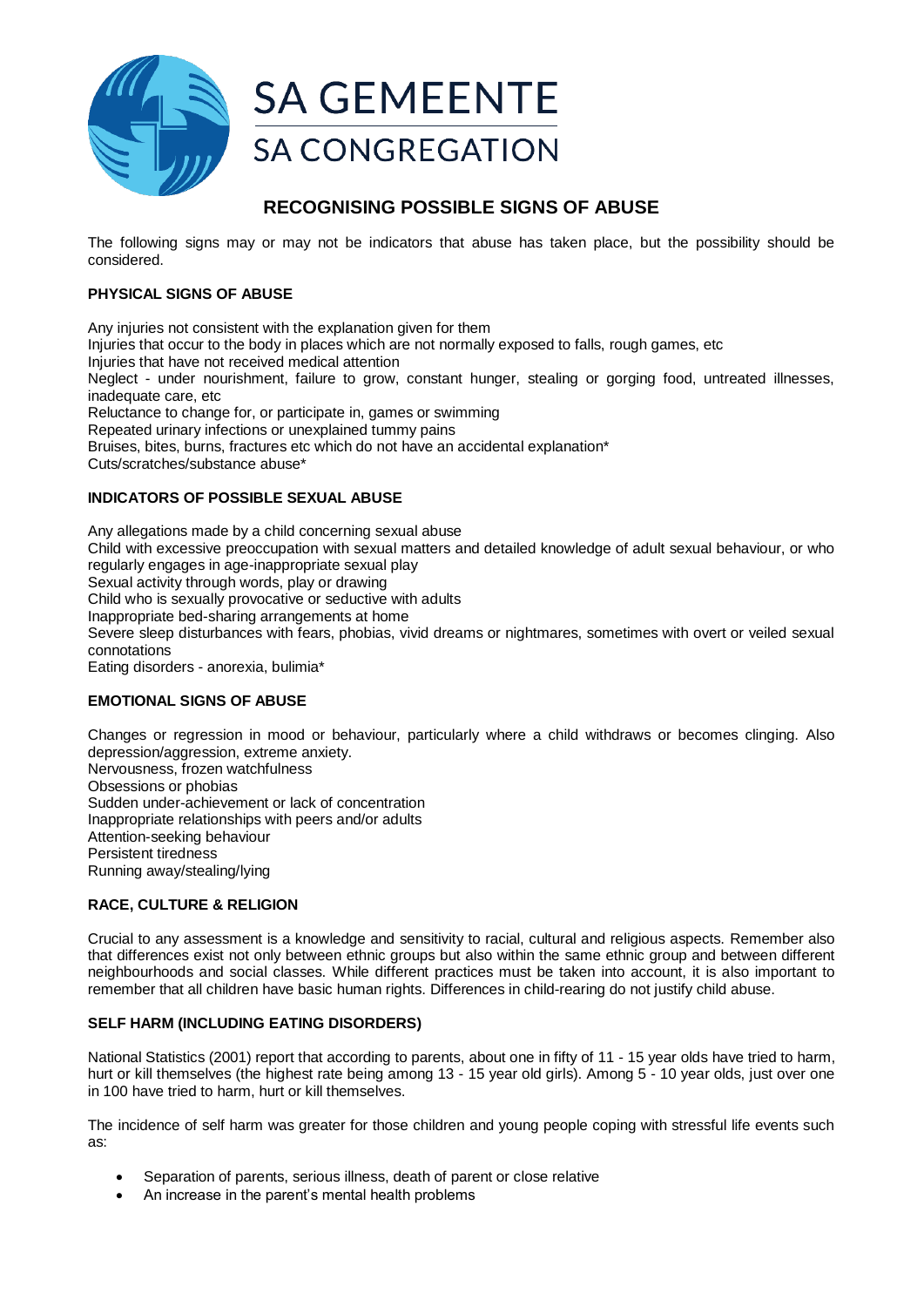

- An increase in the degree of family discord
- An increase in the frequency of punishment

A study (March 2003), commissioned by the Samaritans, found young people more likely to harm themselves if they had friends who had already done so. The research is the first large-scale, anonymous survey on the subject to be carried out in the UK.

In total, more than 6,000 pupils aged 15 and 16 were quizzed from 41 schools across England. They were asked about suicidal thoughts and self-harming behaviour.

The survey found that:

- Young people who harm themselves often have difficulty coping with everyday problems
- Rather than employing positive strategies such as talking to someone about the situation, they were more likely to blame themselves, sit in their room or drink alcohol
- Only 20% of those who self-harmed felt they could speak to a teacher about something that was really bothering them
- People who self-harm were shown by the survey to be more anxious, depressed and to have lower selfesteem than those who do not

The two most common reasons for self-harm are: "To find relief from a terrible state of mind", and; "because I wanted to die".

The Samaritans are developing an emotional health programme to try and help young people express their feelings and find ways of coping with and seeking help for their problems.

Further information on this Report from [www.samaritans.org/know/youth\\_matters.shtm](http://www.samaritans.org/know/youth_matters.shtm)

Useful organisations and resources:

National Inquiry into Self Harm: [www.selfharm.uk.org](http://www.selfharm.uk.org/) and [www.camelotfoundation.org.uk](http://www.camelotfoundation.org.uk/) National Self-harm network: www.nshn.co.uk

Anorexia and Bulimia Care: www.anorexiabulimiacare.co.uk

\*These signs may indicate the possibility that a child or young person is self-harming, mostly by cutting, burning, self-poisoning. Approximately 20,000 are treated in accident and emergency departments in the UK each year.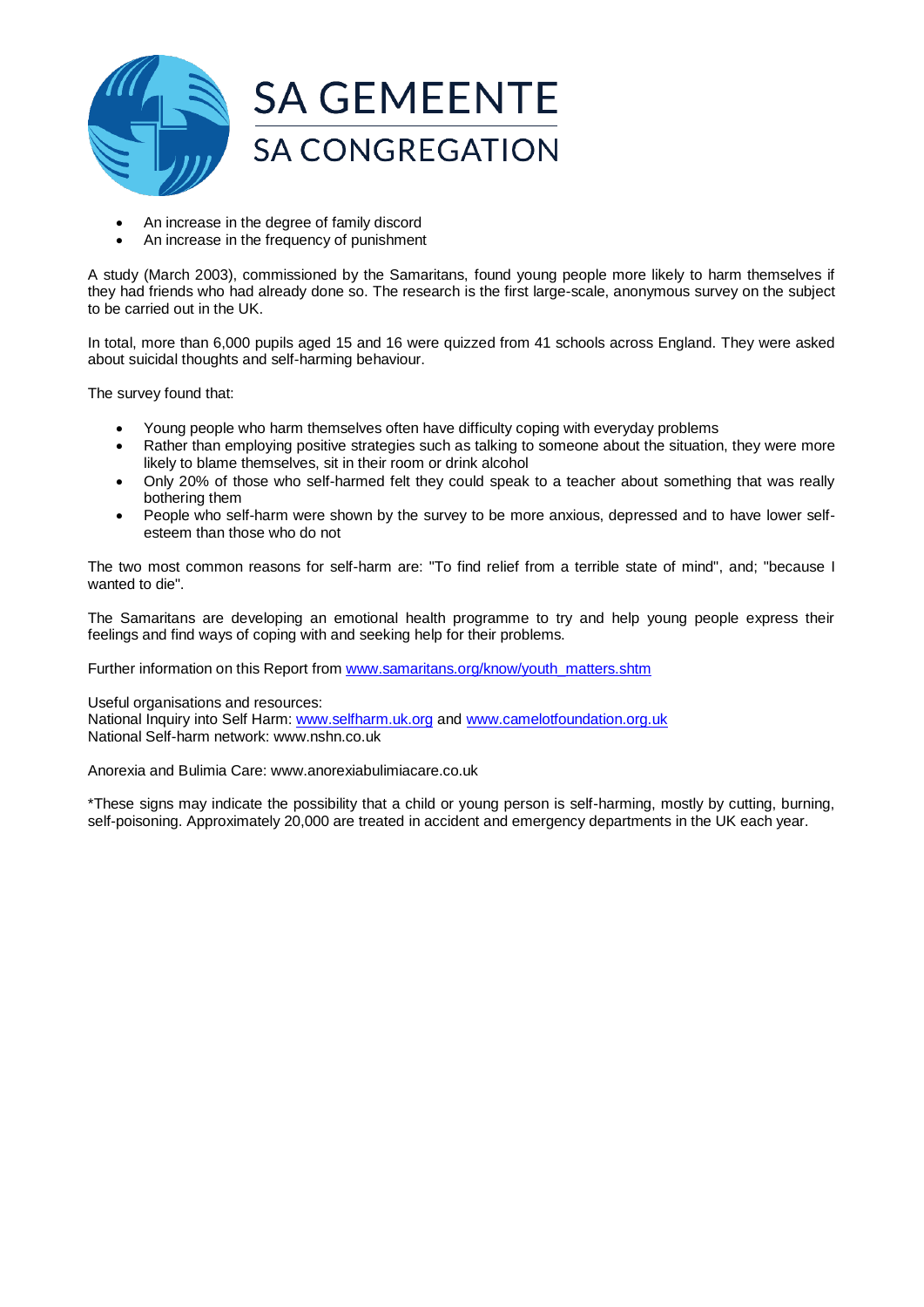

## **HOW TO RESPOND TO A CHILD WANTING TO TALK ABOUT ABUSE**

#### **GENERAL POINTS**

- Above everything else listen, listen, listen
- Show acceptance of what the child says (however unlikely the story may sound)
- Keep calm
- Look at the child directly
- Be honest
- Tell the child you will need to let someone else know don't promise confidentiality
- Even when a child has broken a rule, they are not to blame for the abuse
- Be aware that the child may have been threatened or bribed not to tell
- Never push for information. If the child decides not to tell you after all, then accept that and let them know that you are always ready to listen.
- As soon as possible write down what has been shared\*

#### **HELPFUL RESPONSES**

- You have done the right thing in telling
- That must have been really hard
- I am glad you have told me
- It's not your fault
- I will help you

#### **DON'T SAY**

- Why didn't you tell anyone before?
- I can't believe it!
- Are you sure this is true?
- Why? How? When? Who? Where?
- Never make false promises
- Never make statements such as "I am shocked, don't tell anyone else"

## **CONCLUDING**

- Again reassure the child that they were right to tell you and show acceptance
- Let the child know what you are going to do next and that you will let them know what happens (you might have to consider referring to Children's Social Services or the Police to prevent a child or young person returning home if you consider them to be seriously at risk of further abuse)
- Contact the person in your church/organisation responsible for co-ordinating child protection concerns or contact an agency such as CCPAS for advice or go directly to Children's Social Services/Police/NSPCC
- Consider your own feelings and seek pastoral support if needed

#### **MAKING NOTES**

- Make notes as soon as possible, preferably within one hour of the child talking to you.
- Write down exactly what the child said and when s/he said it, what you said in reply and what was happening immediately beforehand (eg a description of the activity).
- Record dates and times of these events and when you made the record. Keep all hand-written notes, even if subsequently typed.
- Such records should be kept for an indefinite period in a secure place.

NB. See chapter two 'Children, Families & Adult Survivors'. See page 27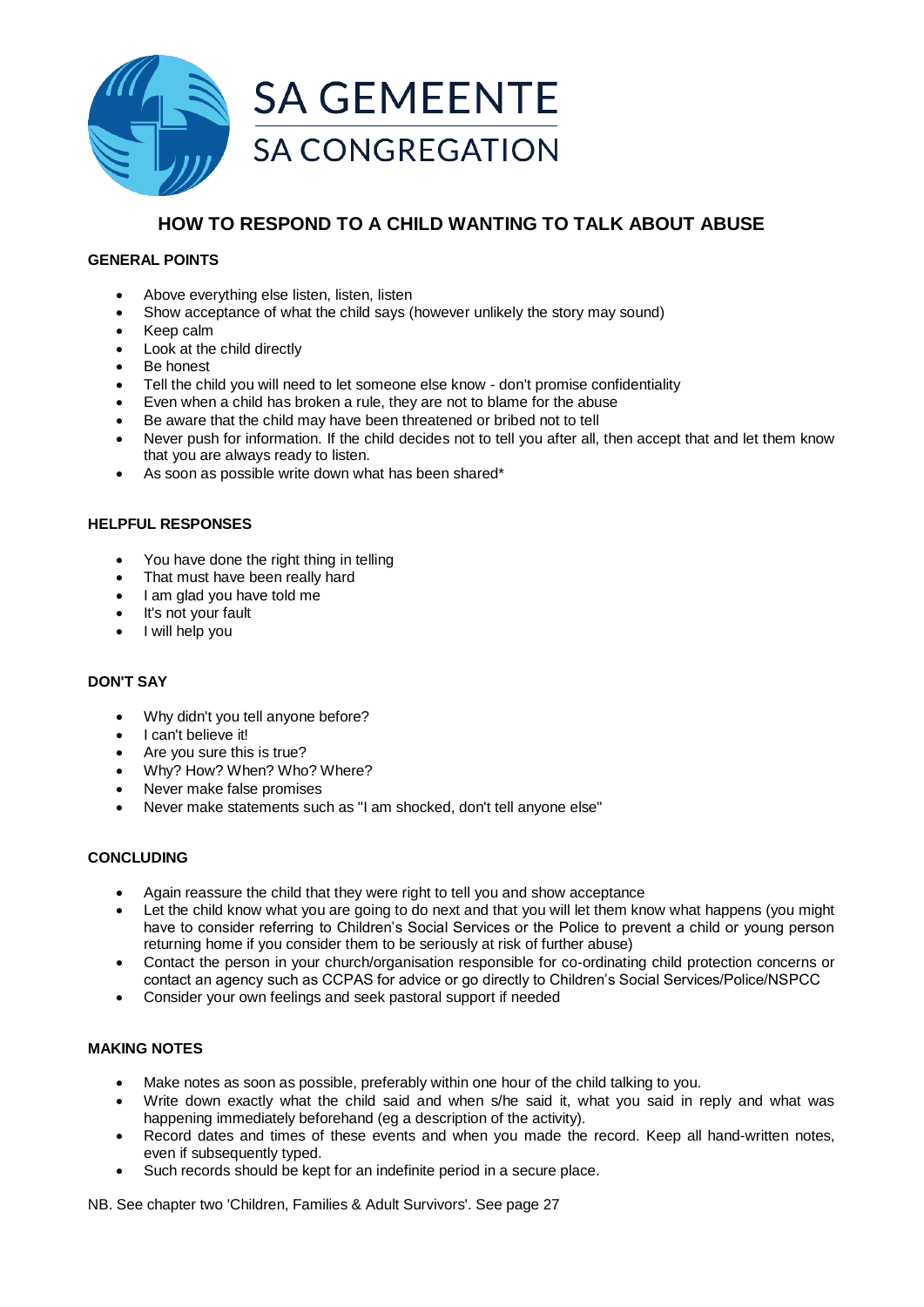

## **TALKING AND LISTENING TO CHILDREN**

Whilst many churches have appointed adults to listen to and talk with children, it must be remembered that children will often decide themselves who they want to talk to. The child might test the adult out in some way before they are prepared to talk. Because of this, all adults, including the children's workers in a church/organisation, need to understand the importance of listening to children and responding appropriately.

When promoting the 'listener's' role, children and young people will not always understand jargon, such as "advocate" or "independent listener". What is important is to identify ways your church/organisation can communicate effectively to children/young people that they are valued, that what they say is important and that there are people who are happy to listen to them. This might be achieved through the production of a poster or leaflet with a telephone number or address or through the individual talking to small groups.

If a child wants to talk:

- Suggest where you might meet
- Offer the child/young person privacy but remember their and your safety
- Remember not to promise confidentiality
- A child/young person may not be wanting to talk about abuse
- Be aware of how to respond if a child/young person does disclose abuse (see 'How to respond to a child wanting to talk' above)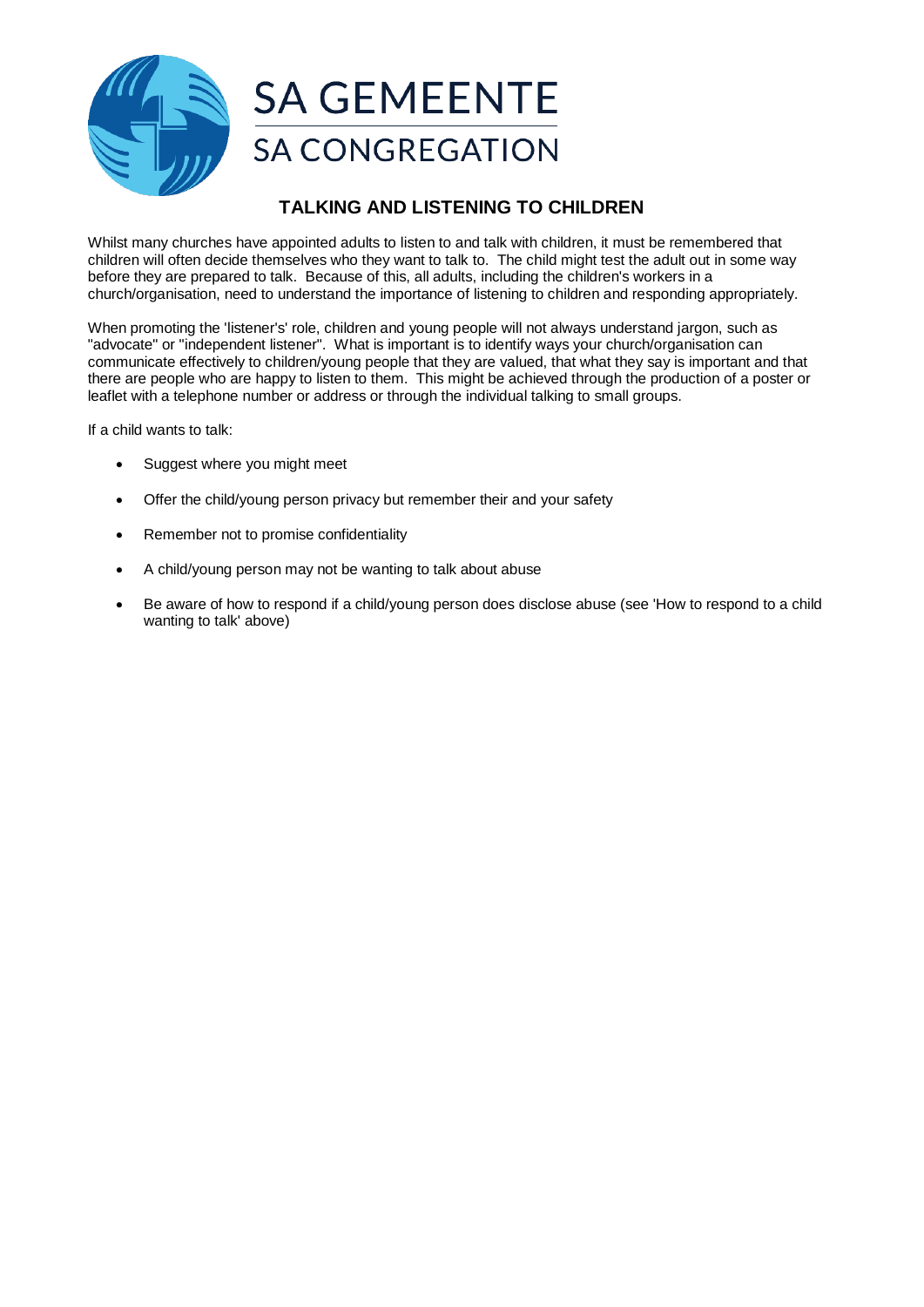

## **Taking care of touching**

- Keep everything public. A hug in the context of a group is very different from a hug behind closed doors.
- Touch should be related to the child's needs, not the worker's.
- Touch should be age-appropriate and generally initiated by the child rather than the worker.
- Avoid any physical activity that is, or may be thought to be, sexually stimulating to the adult or the child.
- Children are entitled to privacy to ensure personal dignity.
- Children have the right to decide how much physical contact they have with others, except in exceptional circumstances when they need medical attention.
- When giving first aid (or applying sun cream etc), encourage the child to do what they can manage themselves, but consider the child's best interests and give appropriate help where necessary.
- Team members should monitor one another in the area of physical contact. They should be free to help each other by constructively challenging anything which could be misunderstood or misconstrued.

Concerns about abuse should always be reported.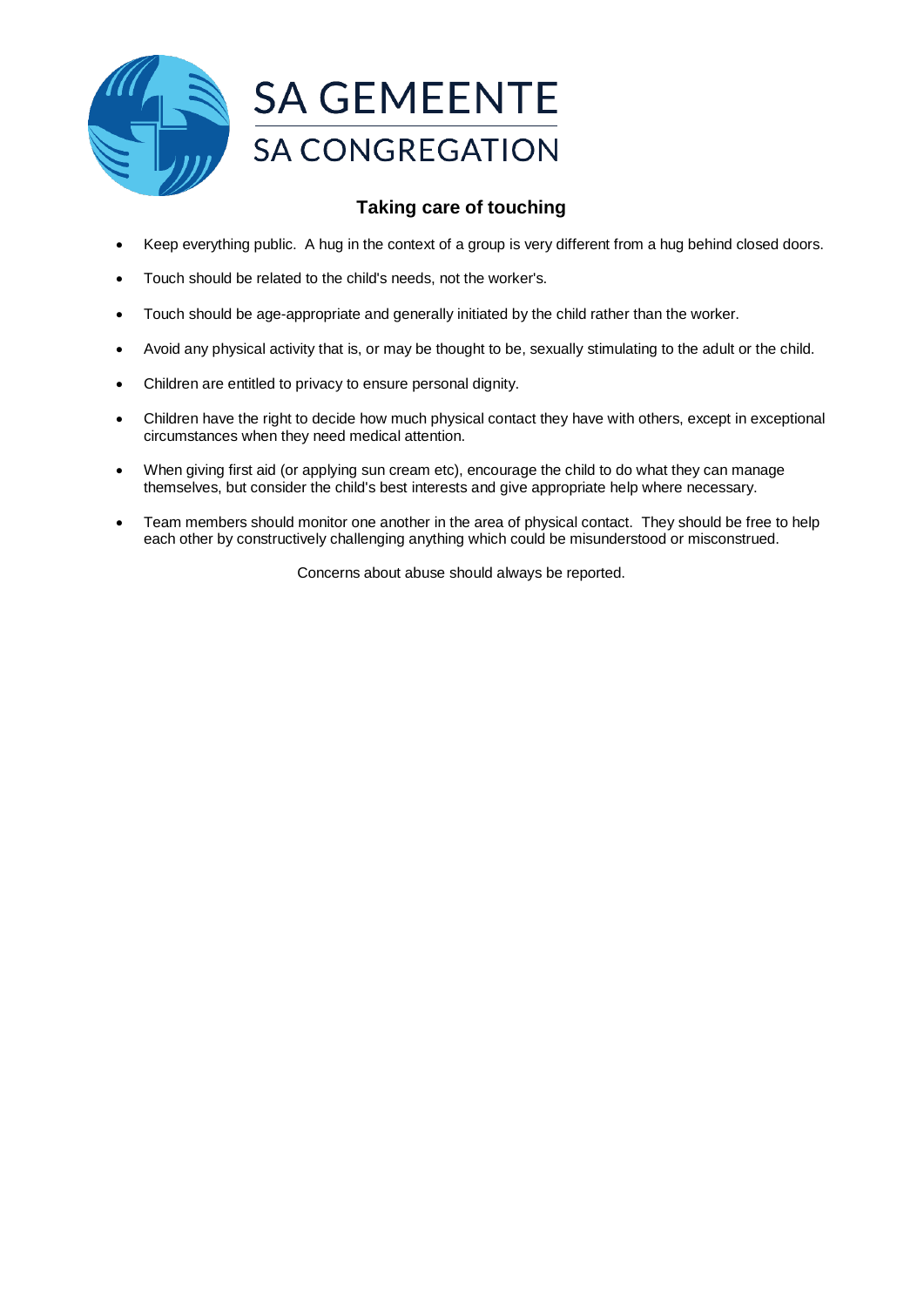

## **ACTION FOLLOWING DISCLOSURE**

**This is not a substitute for a formal child protection policy.**

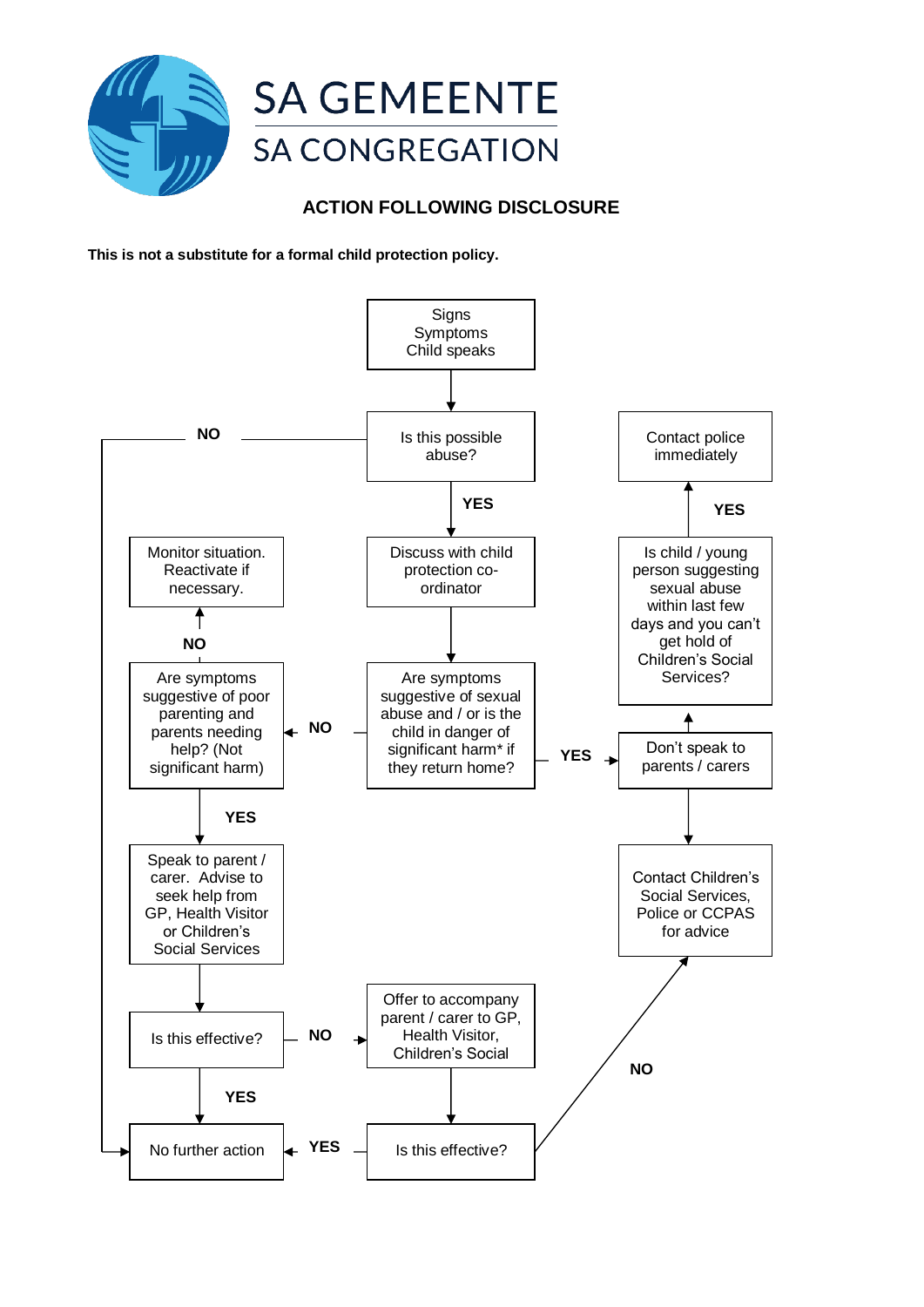

## **HANDLING OF DISCLOSURE INFORMATION**

#### **STORAGE AND ACCESS**

Disclosure information must never be kept on an applicant's personal file. It must be stored separately in a secure, lockable, non-portable cabinet, with access strictly controlled and limited to those who are entitled to see it as part of their duties.

#### **HANDLING**

In accordance with Section 124 of the Police Act 1997, Disclosure information is only passed to those who are authorised to receive it in the course of their duties. A record should be kept of all those to whom Disclosures or Disclosure information has been revealed and it is a criminal offence to pass this information to anyone who is not entitled to receive it.

#### **USAGE**

Disclosure information must only be used for the specific purpose for which it was requested and for which the applicant's full consent has been given.

#### **RETENTION**

Once a recruitment (or other relevant) decision has been made, Disclosure information should not be kept for any longer than is absolutely necessary. This is generally for a period of up to six months, to allow for the consideration and resolution of any disputes or complaints. If, in very exceptional circumstances, it is considered necessary to keep Disclosure information for longer than six months, consultation should be made with the registered/umbrella body and/or the CRB/SCRO. Advice can then be given to the Data Protection and Human Rights of the individual. The above conditions regarding safe storage and strictly controlled access would still apply in these circumstances.

#### **DISPOSAL**

Once the retention period has lapsed, Disclosure information must be suitably destroyed by secure means, i.e. shredding, pulping or burning. Whilst awaiting destruction, Disclosure information must not be kept in any insecure receptacle (eg waste bin or confidential waste sack). No copies of the Disclosure information may be kept, in any form. However, a record can be kept of the date of the issue of a disclosure, the name of the subject, the type of disclosure requested, the position for which the disclosure was requested, the unique reference number of the disclosure and the details of the recruitment decision taken.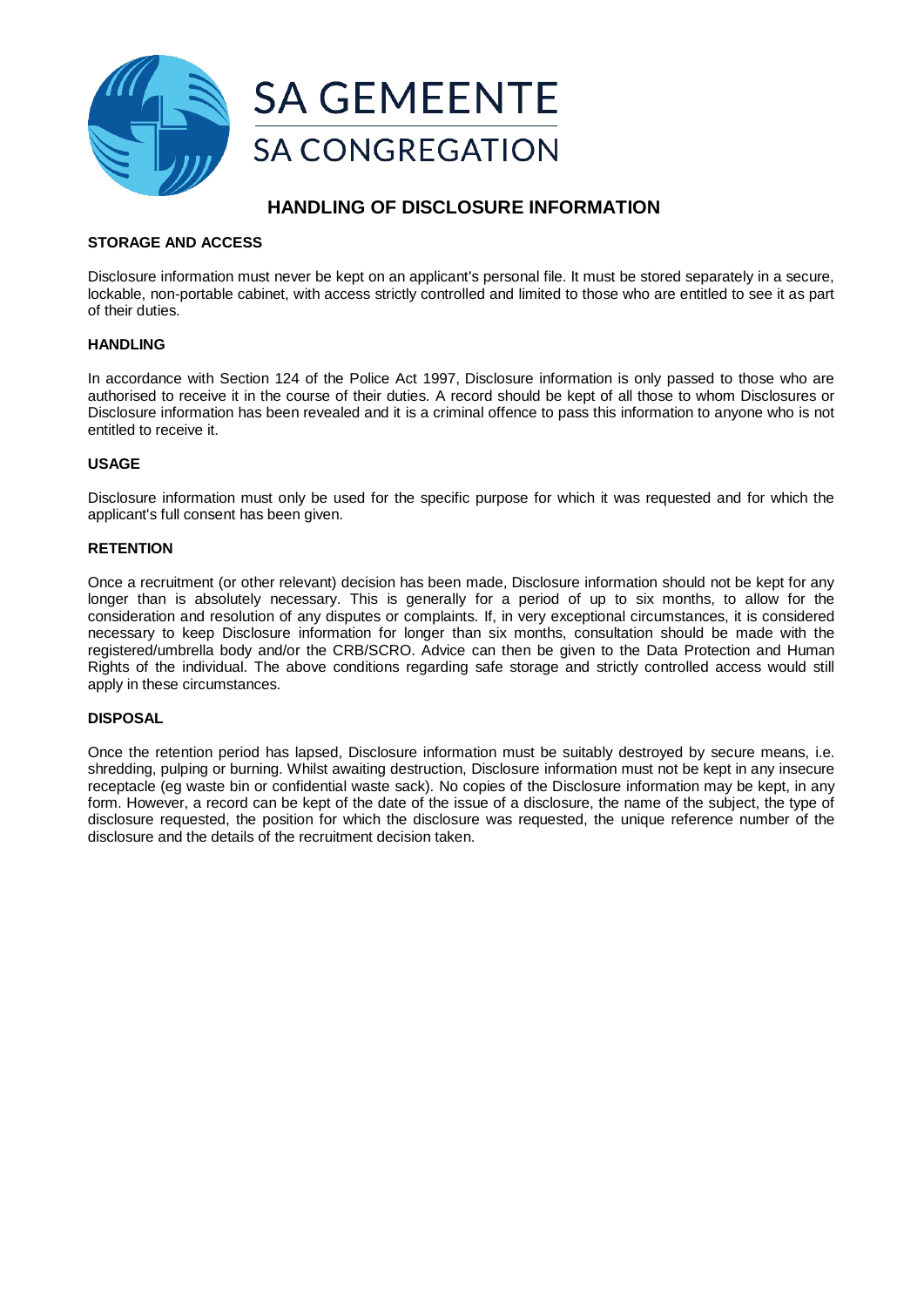

## **Church Babysitting Circle**

Whilst in the main it is likely to be parents of young children who want to be involved in a babysitting circle, there may be occasions when single people or those with older children, would like to participate.

Even babies are sexually abused and studies show that abuse can begin when children are under five years of age. Although babysitting may be done on a voluntary basis, churches organising babysitting rotas should adopt the same care in the selection process as when appointing someone working with children and young people. All applicants should complete an application form and supply details of referees. They should also be interviewed and undertake a Criminal Records Disclosure Check.

#### **(i) Making Arrangements**

Before any babysitting arrangement is agreed, the parent/carer and the babysitter should meet to exchange details about themselves and discuss:

- The child's needs/routine
- Expectations about bedtime
- An emergency contact number
- The anticipated time of the parent/carer's return.

In ensuring that the ground rules are established, the parent/carer can repeat the rules about bedtime etc. in front of the child. This minimises the possibility of abuse or manipulation of the babysitter.

If a child does not like a particular babysitter, then they should be changed without the need for further explanation or justification.

#### **(ii) Dealing with parental concerns**

- If a parent is unhappy that a babysitter has not followed the ground rules, they should discuss the matter direct with the babysitter.
- If the child expresses concerns about an aspect of the babysitting arrangements, the parent should talk to the babysitter to clarify the situation.
- If the child shares anything that suggests he/she might have been abused, or the child has an unexplained injury, the parent should contact Children's Social Services and inform the church child protection co-ordinator immediately.

If any child protection concerns arise about an individual on the babysitting rota, they should be asked to stand down immediately until an investigation has been completed. All parents should be notified not to use this person until further notice.

If the babysitter has a concern that a child for whom they are babysitting is being abused, they should inform the child protection co-ordinator and contact Children's Social Services.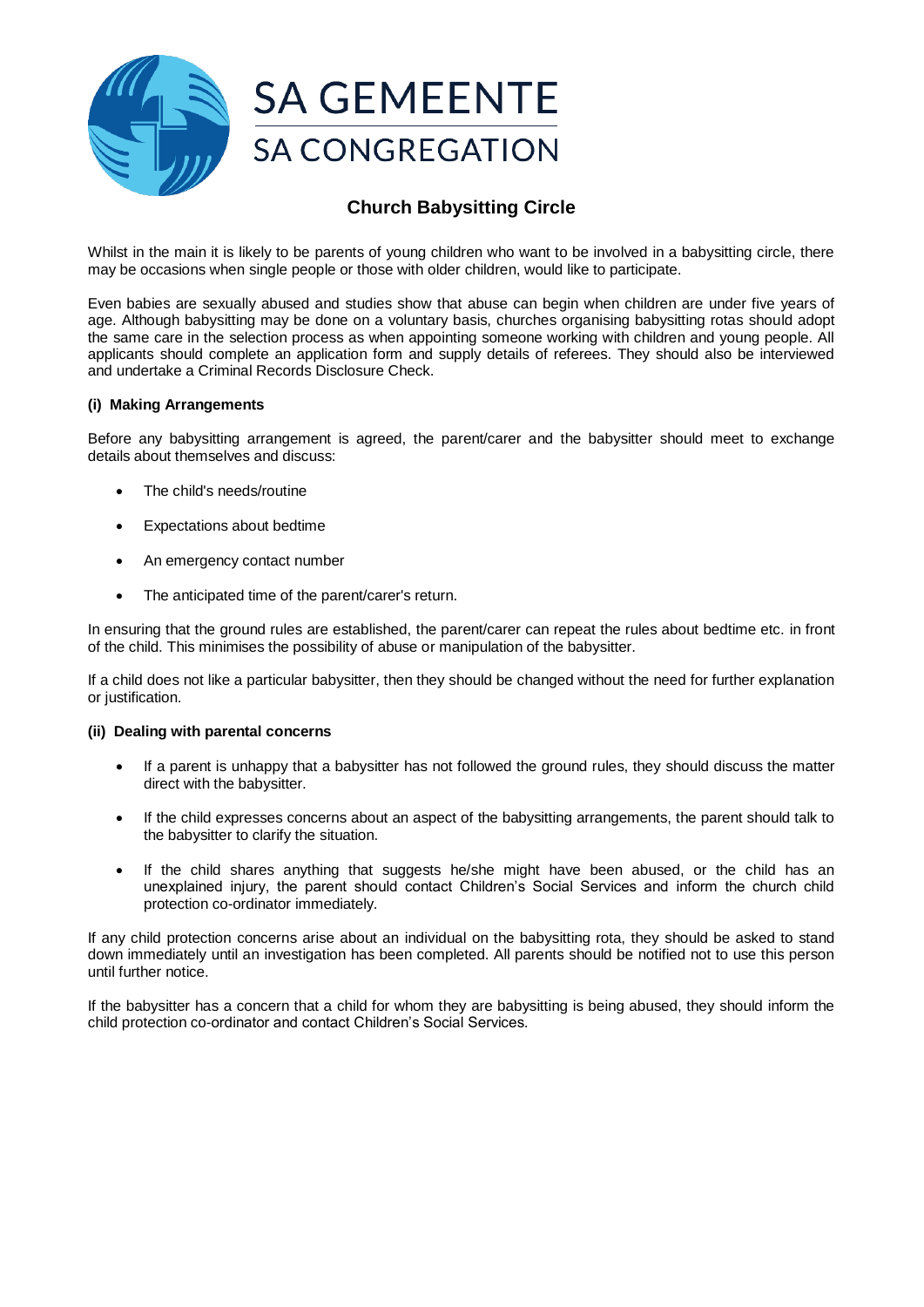

## **WORKING WITH DISRUPTIVE CHILDREN**

Sometimes children and young people become angry, upset and disruptive. Occasionally their behaviour may endanger themselves or others. The Government has developed national standards in relation to early years and day care. The following guidelines can be adopted by churches providing services to children and young people.

If a child/young person is being disruptive:

- Ask them to stop.
- Speak to the child to establish the cause(s) of upset.
- Inform the child that they will be asked to leave if the behaviour continues.
- Warn the child that if they continue to be disruptive, this might result in longer-term exclusion from the group.

If a child/young person is harming him/herself, another person or property then other children/young people present should be escorted away from the area where the disruption is occurring. At the same time, and with a second worker present, request the child/young person to STOP. If your request is ignored, you might need to warn the individual that you will consider calling for additional help, (e.g. Police) if they do not stop. In exceptional circumstances and with assistance, you might need to restrain the child/young person to prevent them harming themselves, others or property whilst you wait for the police.

Ensure all workers are trained in appropriate restraint techniques and how to diffuse volatile situations. Contact your local Police or Area Youth and Community Service to see what training is available.

The workers involved should always record what happened as soon as possible after the incident. This should include the following:

- What activity was taking place?
- What might have caused the disruptive behaviour?
- The child's/young person's behaviour.
- What you said and how you and others responded.
- A list of others present who witnessed the incident.

A copy should be given to the leader, a copy retained by the worker and a copy kept with the logbook.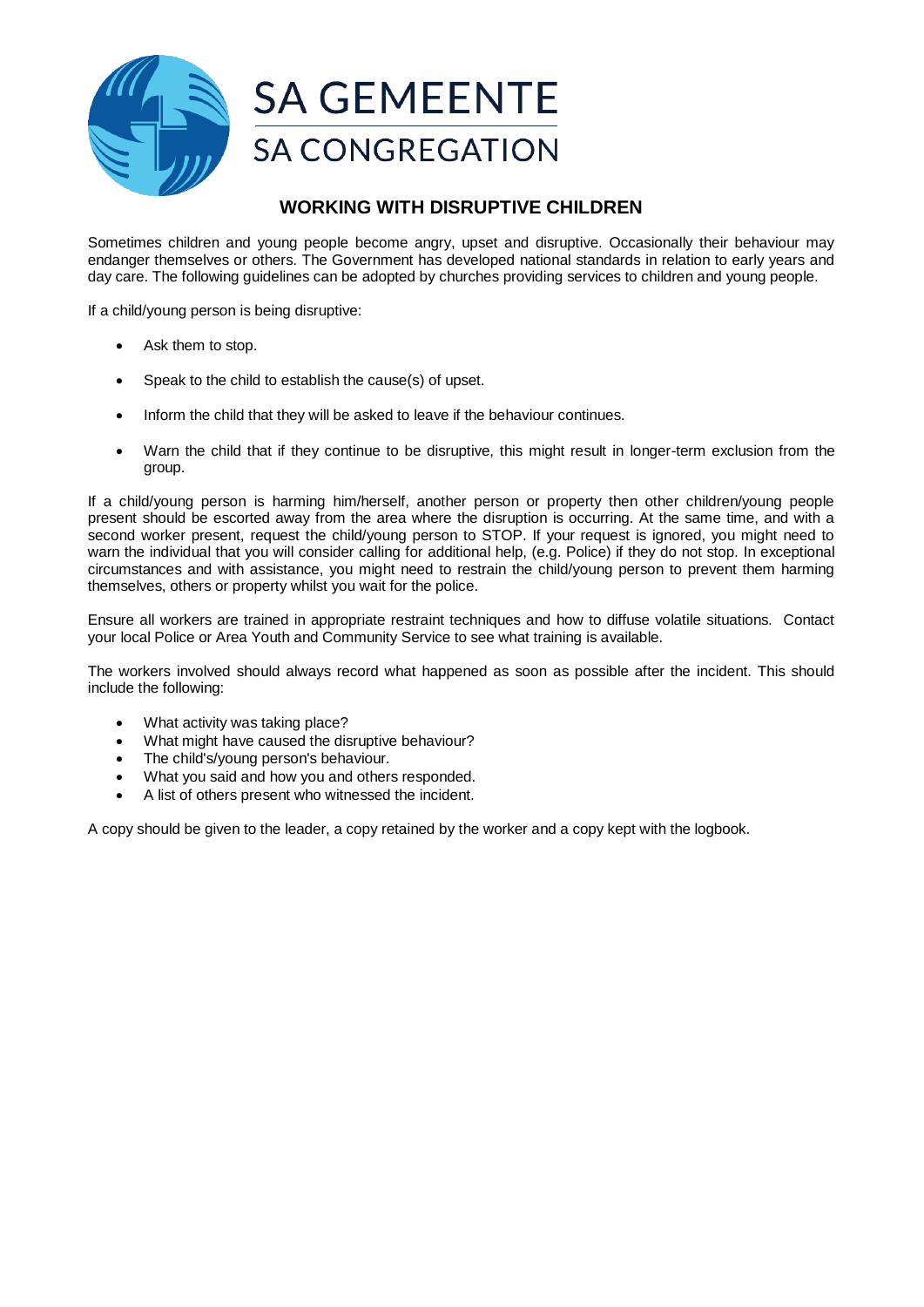

## **Accident and Incident Form**

This form should be completed immediately after any accident or significant incident. The worker should discuss with the minister/church leader what follow up action is necessary.

 $\_$  ,  $\_$  ,  $\_$  ,  $\_$  ,  $\_$  ,  $\_$  ,  $\_$  ,  $\_$  ,  $\_$  ,  $\_$  ,  $\_$  ,  $\_$  ,  $\_$  ,  $\_$  ,  $\_$  ,  $\_$  ,  $\_$  ,  $\_$  ,  $\_$  ,  $\_$  ,  $\_$  ,  $\_$  ,  $\_$  ,  $\_$  ,  $\_$  ,  $\_$  ,  $\_$  ,  $\_$  ,  $\_$  ,  $\_$  ,  $\_$  ,  $\_$  ,  $\_$  ,  $\_$  ,  $\_$  ,  $\_$  ,  $\_$  ,

 $\_$  ,  $\_$  ,  $\_$  ,  $\_$  ,  $\_$  ,  $\_$  ,  $\_$  ,  $\_$  ,  $\_$  ,  $\_$  ,  $\_$  ,  $\_$  ,  $\_$  ,  $\_$  ,  $\_$  ,  $\_$  ,  $\_$  ,  $\_$  ,  $\_$  ,  $\_$  ,  $\_$  ,  $\_$  ,  $\_$  ,  $\_$  ,  $\_$  ,  $\_$  ,  $\_$  ,  $\_$  ,  $\_$  ,  $\_$  ,  $\_$  ,  $\_$  ,  $\_$  ,  $\_$  ,  $\_$  ,  $\_$  ,  $\_$  ,

 $\_$  ,  $\_$  ,  $\_$  ,  $\_$  ,  $\_$  ,  $\_$  ,  $\_$  ,  $\_$  ,  $\_$  ,  $\_$  ,  $\_$  ,  $\_$  ,  $\_$  ,  $\_$  ,  $\_$  ,  $\_$  ,  $\_$  ,  $\_$  ,  $\_$  ,  $\_$  ,  $\_$  ,  $\_$  ,  $\_$  ,  $\_$  ,  $\_$  ,  $\_$  ,  $\_$  ,  $\_$  ,  $\_$  ,  $\_$  ,  $\_$  ,  $\_$  ,  $\_$  ,  $\_$  ,  $\_$  ,  $\_$  ,  $\_$  ,

Day, date and time of the incident \_\_\_\_\_\_\_\_\_\_\_\_\_\_\_\_\_\_\_\_\_\_\_\_\_\_\_\_\_\_\_\_\_\_\_\_\_\_\_\_\_\_\_\_\_\_\_\_\_\_\_\_\_\_\_\_\_\_\_\_\_\_\_

Names, addresses and ages of those involved in the incident

Where did this incident take place?

Name of church/organisation:

Name of the group:

Who is normally responsible for group? (name, address and telephone number)

Who was responsible for the group at the time of the incident, if different from the above? (name, address and telephone number)

 $\_$  ,  $\_$  ,  $\_$  ,  $\_$  ,  $\_$  ,  $\_$  ,  $\_$  ,  $\_$  ,  $\_$  ,  $\_$  ,  $\_$  ,  $\_$  ,  $\_$  ,  $\_$  ,  $\_$  ,  $\_$  ,  $\_$  ,  $\_$  ,  $\_$  ,  $\_$  ,  $\_$  ,  $\_$  ,  $\_$  ,  $\_$  ,  $\_$  ,  $\_$  ,  $\_$  ,  $\_$  ,  $\_$  ,  $\_$  ,  $\_$  ,  $\_$  ,  $\_$  ,  $\_$  ,  $\_$  ,  $\_$  ,  $\_$  ,

 $\_$  ,  $\_$  ,  $\_$  ,  $\_$  ,  $\_$  ,  $\_$  ,  $\_$  ,  $\_$  ,  $\_$  ,  $\_$  ,  $\_$  ,  $\_$  ,  $\_$  ,  $\_$  ,  $\_$  ,  $\_$  ,  $\_$  ,  $\_$  ,  $\_$  ,  $\_$  ,  $\_$  ,  $\_$  ,  $\_$  ,  $\_$  ,  $\_$  ,  $\_$  ,  $\_$  ,  $\_$  ,  $\_$  ,  $\_$  ,  $\_$  ,  $\_$  ,  $\_$  ,  $\_$  ,  $\_$  ,  $\_$  ,  $\_$  ,

 $\_$  ,  $\_$  ,  $\_$  ,  $\_$  ,  $\_$  ,  $\_$  ,  $\_$  ,  $\_$  ,  $\_$  ,  $\_$  ,  $\_$  ,  $\_$  ,  $\_$  ,  $\_$  ,  $\_$  ,  $\_$  ,  $\_$  ,  $\_$  ,  $\_$  ,  $\_$  ,  $\_$  ,  $\_$  ,  $\_$  ,  $\_$  ,  $\_$  ,  $\_$  ,  $\_$  ,  $\_$  ,  $\_$  ,  $\_$  ,  $\_$  ,  $\_$  ,  $\_$  ,  $\_$  ,  $\_$  ,  $\_$  ,  $\_$  ,

 $\_$  ,  $\_$  ,  $\_$  ,  $\_$  ,  $\_$  ,  $\_$  ,  $\_$  ,  $\_$  ,  $\_$  ,  $\_$  ,  $\_$  ,  $\_$  ,  $\_$  ,  $\_$  ,  $\_$  ,  $\_$  ,  $\_$  ,  $\_$  ,  $\_$  ,  $\_$  ,  $\_$  ,  $\_$  ,  $\_$  ,  $\_$  ,  $\_$  ,  $\_$  ,  $\_$  ,  $\_$  ,  $\_$  ,  $\_$  ,  $\_$  ,  $\_$  ,  $\_$  ,  $\_$  ,  $\_$  ,  $\_$  ,  $\_$  ,

Which other workers were supervising the group at the time of the incident? (names, addresses and telephone numbers)

 $\_$  ,  $\_$  ,  $\_$  ,  $\_$  ,  $\_$  ,  $\_$  ,  $\_$  ,  $\_$  ,  $\_$  ,  $\_$  ,  $\_$  ,  $\_$  ,  $\_$  ,  $\_$  ,  $\_$  ,  $\_$  ,  $\_$  ,  $\_$  ,  $\_$  ,  $\_$  ,  $\_$  ,  $\_$  ,  $\_$  ,  $\_$  ,  $\_$  ,  $\_$  ,  $\_$  ,  $\_$  ,  $\_$  ,  $\_$  ,  $\_$  ,  $\_$  ,  $\_$  ,  $\_$  ,  $\_$  ,  $\_$  ,  $\_$  ,

 $\_$  ,  $\_$  ,  $\_$  ,  $\_$  ,  $\_$  ,  $\_$  ,  $\_$  ,  $\_$  ,  $\_$  ,  $\_$  ,  $\_$  ,  $\_$  ,  $\_$  ,  $\_$  ,  $\_$  ,  $\_$  ,  $\_$  ,  $\_$  ,  $\_$  ,  $\_$  ,  $\_$  ,  $\_$  ,  $\_$  ,  $\_$  ,  $\_$  ,  $\_$  ,  $\_$  ,  $\_$  ,  $\_$  ,  $\_$  ,  $\_$  ,  $\_$  ,  $\_$  ,  $\_$  ,  $\_$  ,  $\_$  ,  $\_$  ,

 $\_$  ,  $\_$  ,  $\_$  ,  $\_$  ,  $\_$  ,  $\_$  ,  $\_$  ,  $\_$  ,  $\_$  ,  $\_$  ,  $\_$  ,  $\_$  ,  $\_$  ,  $\_$  ,  $\_$  ,  $\_$  ,  $\_$  ,  $\_$  ,  $\_$  ,  $\_$  ,  $\_$  ,  $\_$  ,  $\_$  ,  $\_$  ,  $\_$  ,  $\_$  ,  $\_$  ,  $\_$  ,  $\_$  ,  $\_$  ,  $\_$  ,  $\_$  ,  $\_$  ,  $\_$  ,  $\_$  ,  $\_$  ,  $\_$  ,

Who witnessed the incident? (names, addresses, telephone numbers, and ages if under 16) Normally only two witnesses would be needed.

 $\_$  , and the set of the set of the set of the set of the set of the set of the set of the set of the set of the set of the set of the set of the set of the set of the set of the set of the set of the set of the set of th

 $\_$  ,  $\_$  ,  $\_$  ,  $\_$  ,  $\_$  ,  $\_$  ,  $\_$  ,  $\_$  ,  $\_$  ,  $\_$  ,  $\_$  ,  $\_$  ,  $\_$  ,  $\_$  ,  $\_$  ,  $\_$  ,  $\_$  ,  $\_$  ,  $\_$  ,  $\_$  ,  $\_$  ,  $\_$  ,  $\_$  ,  $\_$  ,  $\_$  ,  $\_$  ,  $\_$  ,  $\_$  ,  $\_$  ,  $\_$  ,  $\_$  ,  $\_$  ,  $\_$  ,  $\_$  ,  $\_$  ,  $\_$  ,  $\_$  ,

 $\_$  ,  $\_$  ,  $\_$  ,  $\_$  ,  $\_$  ,  $\_$  ,  $\_$  ,  $\_$  ,  $\_$  ,  $\_$  ,  $\_$  ,  $\_$  ,  $\_$  ,  $\_$  ,  $\_$  ,  $\_$  ,  $\_$  ,  $\_$  ,  $\_$  ,  $\_$  ,  $\_$  ,  $\_$  ,  $\_$  ,  $\_$  ,  $\_$  ,  $\_$  ,  $\_$  ,  $\_$  ,  $\_$  ,  $\_$  ,  $\_$  ,  $\_$  ,  $\_$  ,  $\_$  ,  $\_$  ,  $\_$  ,  $\_$  ,

 $\_$  , and the set of the set of the set of the set of the set of the set of the set of the set of the set of the set of the set of the set of the set of the set of the set of the set of the set of the set of the set of th

 $\_$  , and the set of the set of the set of the set of the set of the set of the set of the set of the set of the set of the set of the set of the set of the set of the set of the set of the set of the set of the set of th

Describe the accident/incident (include injuries received and any first aid or medical treatment given)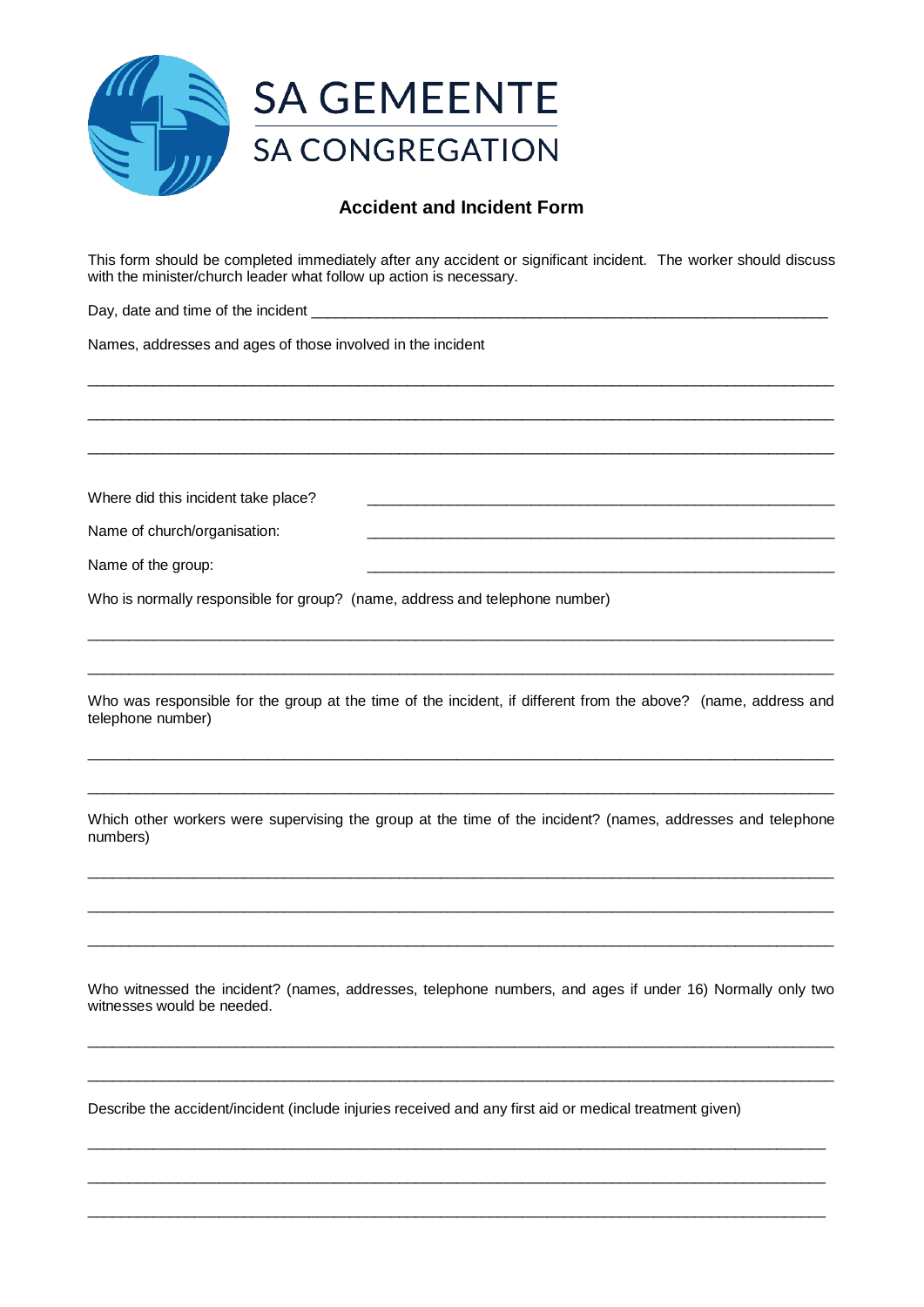

| Have you retained any defective equipment? |  |                                           |               |  |  |  |
|--------------------------------------------|--|-------------------------------------------|---------------|--|--|--|
|                                            |  | $\Box$ YES $\Box$ NO $\Box$ NONE INVOLVED | (Please tick) |  |  |  |

|  |  | If so, where is it being kept and by whom? |  |  |  |
|--|--|--------------------------------------------|--|--|--|
|  |  |                                            |  |  |  |

What action have you taken to prevent a recurrence of the incident?

| Is the site or premises still safe for your group to use?      | $\Box$ YES | $\sqcup$ No<br>(Please tick) |  |  |  |  |  |
|----------------------------------------------------------------|------------|------------------------------|--|--|--|--|--|
| Is the equipment still safe for your group to use?             | $\Box$ YES | $\sqcup$ No<br>(Please tick) |  |  |  |  |  |
| Who else do you need to inform?                                |            |                              |  |  |  |  |  |
| Have they been informed? $\Box$ YES $\Box$ NO<br>(Please tick) |            |                              |  |  |  |  |  |
| If so, when and by whom?                                       |            |                              |  |  |  |  |  |

 $\_$  , and the set of the set of the set of the set of the set of the set of the set of the set of the set of the set of the set of the set of the set of the set of the set of the set of the set of the set of the set of th

 $\_$  ,  $\_$  ,  $\_$  ,  $\_$  ,  $\_$  ,  $\_$  ,  $\_$  ,  $\_$  ,  $\_$  ,  $\_$  ,  $\_$  ,  $\_$  ,  $\_$  ,  $\_$  ,  $\_$  ,  $\_$  ,  $\_$  ,  $\_$  ,  $\_$  ,  $\_$  ,  $\_$  ,  $\_$  ,  $\_$  ,  $\_$  ,  $\_$  ,  $\_$  ,  $\_$  ,  $\_$  ,  $\_$  ,  $\_$  ,  $\_$  ,  $\_$  ,  $\_$  ,  $\_$  ,  $\_$  ,  $\_$  ,  $\_$  ,

 $\_$  , and the set of the set of the set of the set of the set of the set of the set of the set of the set of the set of the set of the set of the set of the set of the set of the set of the set of the set of the set of th

 $\_$  ,  $\_$  ,  $\_$  ,  $\_$  ,  $\_$  ,  $\_$  ,  $\_$  ,  $\_$  ,  $\_$  ,  $\_$  ,  $\_$  ,  $\_$  ,  $\_$  ,  $\_$  ,  $\_$  ,  $\_$  ,  $\_$  ,  $\_$  ,  $\_$  ,  $\_$  ,  $\_$  ,  $\_$  ,  $\_$  ,  $\_$  ,  $\_$  ,  $\_$  ,  $\_$  ,  $\_$  ,  $\_$  ,  $\_$  ,  $\_$  ,  $\_$  ,  $\_$  ,  $\_$  ,  $\_$  ,  $\_$  ,  $\_$  ,

 $\_$  ,  $\_$  ,  $\_$  ,  $\_$  ,  $\_$  ,  $\_$  ,  $\_$  ,  $\_$  ,  $\_$  ,  $\_$  ,  $\_$  ,  $\_$  ,  $\_$  ,  $\_$  ,  $\_$  ,  $\_$  ,  $\_$  ,  $\_$  ,  $\_$  ,  $\_$  ,  $\_$  ,  $\_$  ,  $\_$  ,  $\_$  ,  $\_$  ,  $\_$  ,  $\_$  ,  $\_$  ,  $\_$  ,  $\_$  ,  $\_$  ,  $\_$  ,  $\_$  ,  $\_$  ,  $\_$  ,  $\_$  ,  $\_$  ,

Signature of person in charge of group at time of accident/incident

| Date: $\frac{1}{\sqrt{2}}$   |  |
|------------------------------|--|
| Form seen by Minister/Leader |  |

Signed: \_\_\_\_\_\_\_\_\_\_\_\_\_\_\_\_\_\_\_\_\_\_\_\_ Print Name: \_\_\_\_\_\_\_\_\_\_\_\_\_\_\_\_\_\_\_\_\_\_\_\_\_\_\_\_\_

Date:  $\frac{1}{\sqrt{2\pi}}$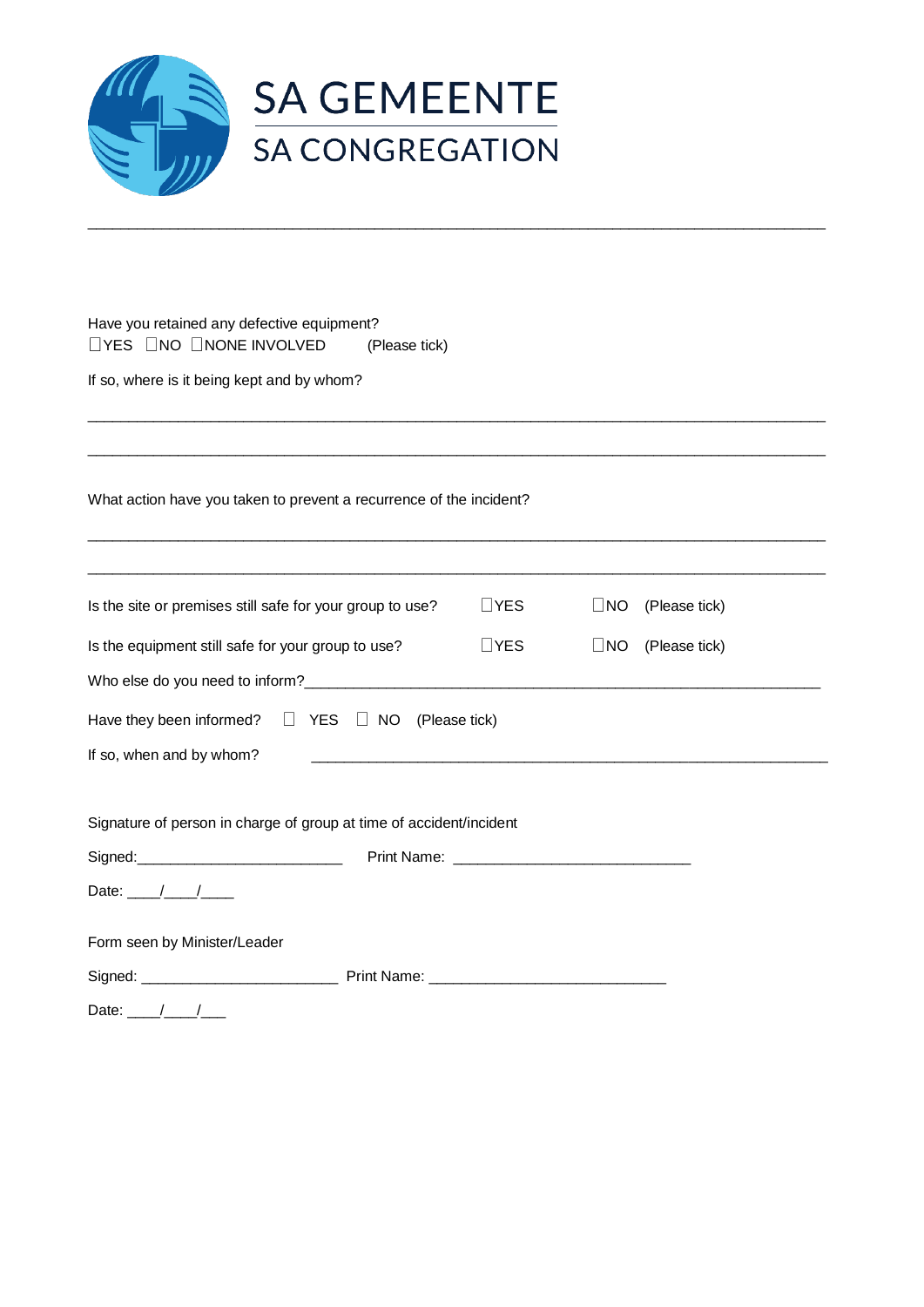

## **GUIDELINES FOR DISCIPLINE**

Discipline is the education of a person's character. It includes nurturing, training, instruction, chastisement, verbal rebuke, teaching and encouragement. It brings security, produces character, prepares for life and is an expression of God's love for an individual. (Hebrews 12:5-12 & Proverbs 22:6)

- Ask God for wisdom, discernment and understanding for the children in your care.
- Work on each individual child's positives, do not compare a child with another, but encourage and affirm them, giving them responsibility for simple tasks.
- Build healthy relationships with children and be a good role model by setting an example. You can't expect children to observe the ground rules if you break them yourself.
- Take care to give quieter and well behaved children attention and resist allowing demanding children to take all your time and energy.
- Be consistent in what you say and ensure that other team members know what you have said. This avoids manipulation.
- If children are bored they often misbehave, so review your programme regularly.
- **NEVER** smack or hit a child and don't shout. Change voice tone if necessary.
- Discipline out of love, NEVER in anger. (Call on support from other leaders if you feel so angry you may deal with the situation unwisely.)
- Lay down ground rules e.g. no swearing, racism or calling each other names, respect for property, and make sure the children understand what action will be taken if not kept.
- Every child is unique and will respond in different ways to different forms of discipline. It follows therefore, each child should be dealt with on an individual basis.

Some children have a tendency to be disruptive in a group. Give them a chance, warn them and only separate if they are disruptive as a last resort.

- Have a disruptive child sit right in front of you or get a helper to sit next to them.
- Be pro-active and encourage helpers to be pro-active rather than waiting to be told to deal with a situation.
- Take a disruptive child to one side and engage with them, challenging them to change, whilst encouraging their strengths.
- Remedial action can be taken against a constantly disruptive child. They can be warned that you may speak to their parents/carers about their behaviour, they may be sent outside the room (under supervision), back into the church service or, after consultation with a church leader and advising the parent/carer, be banned from attending the group for a period of time.
- If a child's behaviour continues to be disruptive despite measures taken above, seek advice and guidance from a leader. (See church policy on Child Protection) (Also see Section 8 of Chapter 6 - page 58)
- Pray with the other workers before the session and take time to debrief before you leave.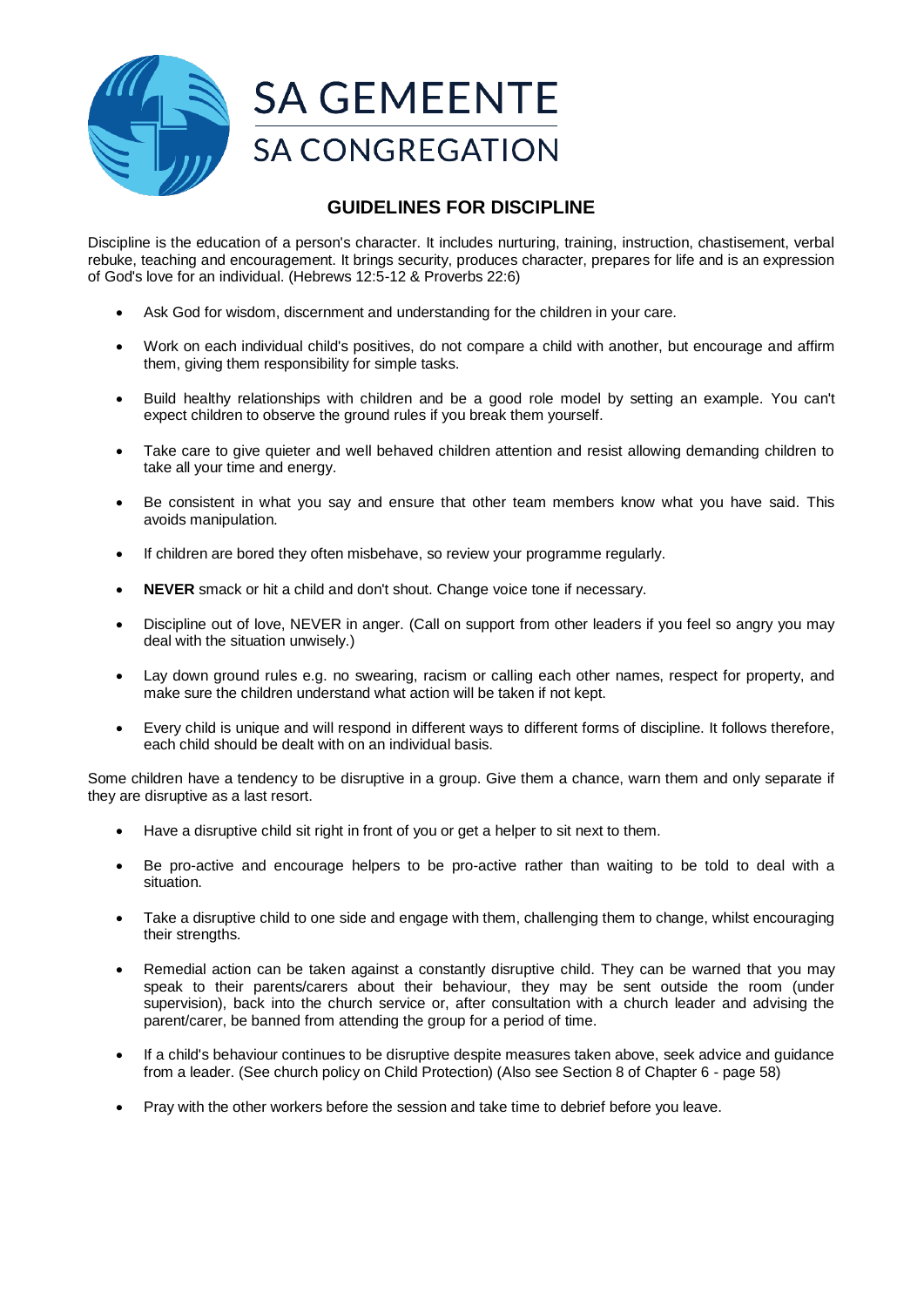

## **Transporting Children**

These guidelines should apply to all drivers involved in the transportation of children and young people, organised by or on behalf of your church/organisation. They do not apply to private arrangements for transportation made, for example, between parties with parental responsibility.

Our advice on transporting children is as follows:

- Only those who have gone through the church/ organisation recruitment procedures for workers should transport children.
- All drivers should have read the child protection policy of the church/organisation and agree to abide by it.
- Parental consent should be given and all journeys should be carried out with the knowledge of the leadership of the church/organisation.
- Be aware of the Minibus (Condition of Fitness Equipment and Use) Regulations 1977 and Road Vehicle (Construction and Use) Regulations 1996
- Any motor vehicle adapted to carry more than eight passengers for hire or reward is regarded in law as a Public Service Vehicle (PSV). A small bus permit is therefore required for all mini buses used to carry between 6 and 16 passengers. All minibuses used to transport children should therefore have a small bus permit, the necessary insurance, a driver with a valid driving licence that entitles them to drive a minibus.
- If a church uses a mini-bus and the children/young people are asked to make a contribution towards the trip, there is a legal requirement to obtain a Section 9 permit from the Department of the Environment, Transport & The Regions.
- The law no longer permits car drivers who passed their test after 1st January 1997 to drive mini-buses without passing a Public Service Vehicle (PSV) driving test or unless they are driving under a section 19 permit. This does not apply to licence holders who were over 21 years of age in 1997. Check what categories a worker is entitled to drive by examining their driving licence. Whilst there is no law forbidding young or inexperienced drivers from transporting young people, some churches stipulate that they will use legislation relating to minibuses as a guide ie the driver should be 21 or over and have held a full driving licence for at least two years.
- The driver should hold a full driving licence, have adequate insurance and the vehicle should be road worthy.
- Having checked drivers, (application form, interview, references etc) it is reasonable to expect that they may be alone with a child for short periods e.g. dropping off the last child. Consideration could be given to dropping off the least vulnerable child last and plan routes accordingly. Two workers in a car does not in itself guarantee protection for a child - there have been incidents where workers have acted abusively together and in this situation a child could be less protected.
- Drivers should not spend unnecessary time alone in a car with a child. If a child wants to talk to a driver about something and has waited until other children have been dropped off, the driver should explain that it isn't convenient to talk there and then, but arrange to meet the child / young person at a location where there are other adults around. (Remember a child / young person may want to talk to the driver about an abusive situation).
- When travelling in groups with more than one vehicle it is good practice to insist children stay in the same groups on the out-going and return journey. This will avoid the confusion over whether a child has been transported home or at worst left behind.
- If travelling in convoy with cars and minibuses, please note that the maximum speed for a minibus is 50 mph on single carriageway roads, 60 mph on dual carriageways, and 70 mph on motorways.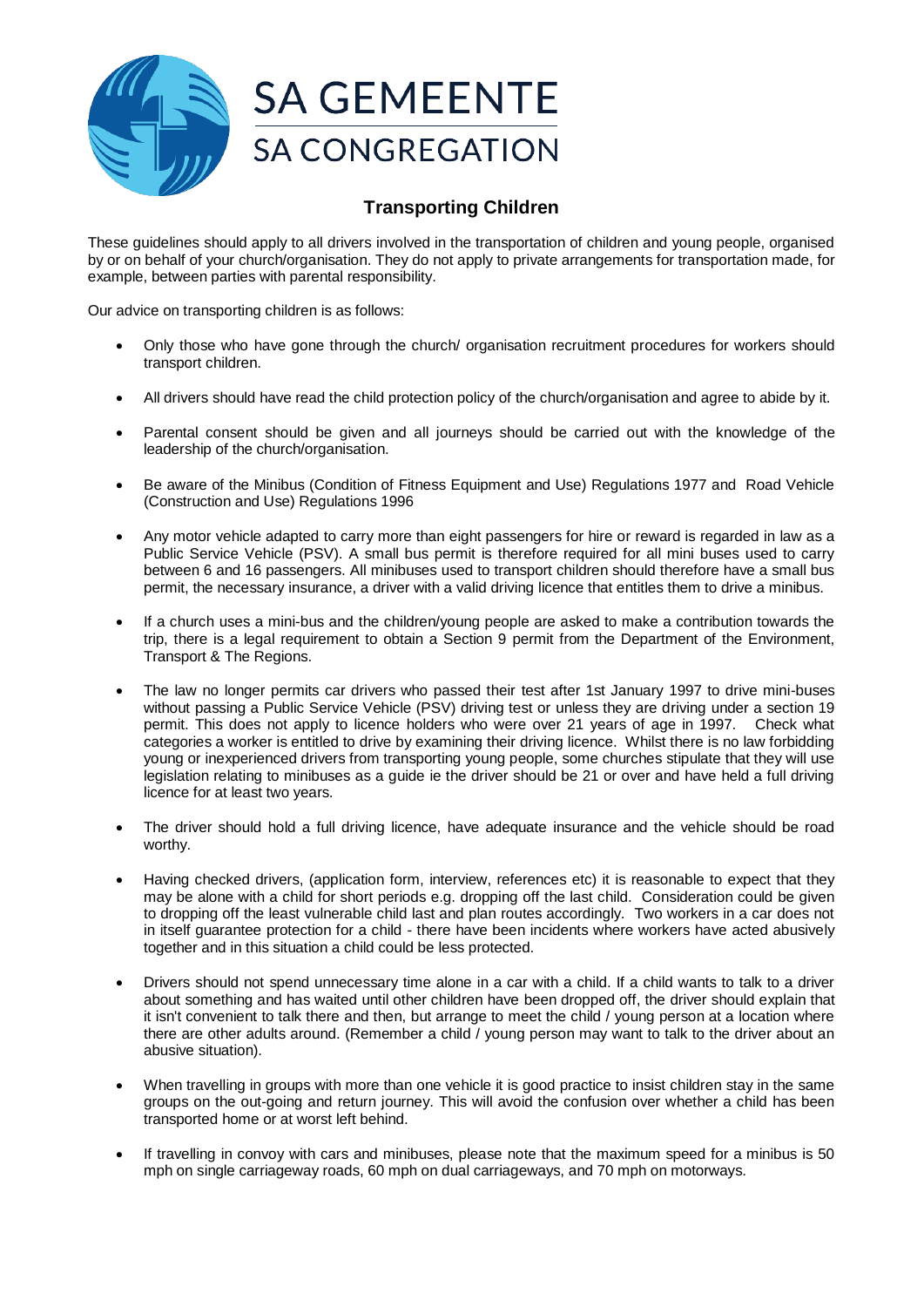

# **SA GEMEENTE SA CONGREGATION**

- At collection or dropping off points do not leave a child on their own. Make sure that children are collected by an appropriate adult.
- It is advisable to be aware of instances where it may be unwise for a particular driver to transport a particular child e.g. where there has been a disagreement or where a child / young person has a 'crush' on a driver.
- If parents transport children around e.g. to and from activities, ensure that all are made aware that such arrangements are the responsibility of the parents involved and not the church or organisation.
- CCPAS recommends that when using minibuses for transporting children, seatbelts should be fitted for all passengers. This is compulsory for vehicles registered on or after 1/10/01.
- Regulations governing the use of child restraints came into force on 18<sup>th</sup> September 2006. From that date all children carried as passengers in cars are subject to the following rules:

Children under three years of age must have the correct child restraint. (Exceptions: taxis and private hire vehicles)

All children between the ages of three and before they have reached twelve years of age, unless the child is over 135 cm in height, must use the correct child restraint. (Exceptions: where a child travels in a taxi, or private hire vehicle, over a short distance in an unexpected necessity, where two child restraints are already fitted preventing a third from being fitted.)

Children over 135 cm in height or aged 12 or 13 must wear adult seat belts if fitted.

Passengers over 14 years of age must wear adult seat belts where fitted (it is the passengers responsibility and not the drivers for ensuring this).

Further information from [www.thinkroadsafety.gov.uk](http://www.thinkroadsafety.gov.uk/)

• An additional consent form should be signed by parents/carers attached to the General Information and Consent Form

## **Form 13:**

**CONSENT FOR TRANSPORTING CHILDREN - page 88 (Guidance to Churches).**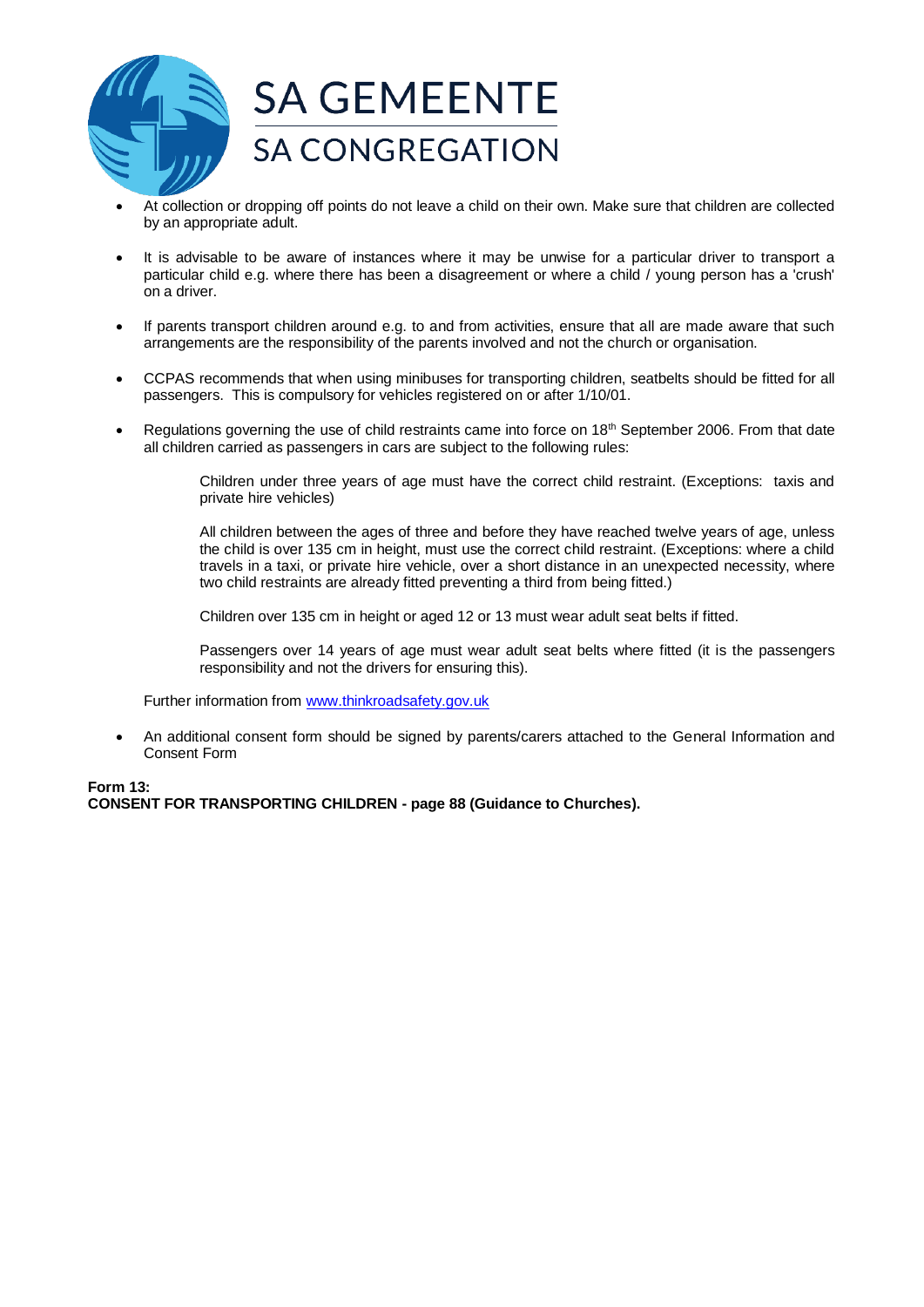

# **SA GEMEENTE SA CONGREGATION**

## **USING IMAGES OF CHILDREN**

## **Consent form for \_\_\_\_\_\_\_\_\_\_\_\_\_\_\_\_\_\_\_\_\_\_\_\_\_\_\_\_\_\_\_\_\_\_\_\_\_\_\_\_\_\_\_\_\_\_\_\_\_\_\_\_\_\_\_\_\_\_\_\_\_\_\_\_\_\_\_\_\_\_\_\_\_**

(name of church / organisation commissioning photography)

To: \_\_\_\_\_\_\_\_\_\_\_\_\_\_\_\_\_\_\_\_\_\_\_\_\_\_\_\_\_\_\_\_\_\_\_\_\_\_\_\_\_\_\_\_\_\_\_\_\_\_\_\_\_\_\_\_\_\_\_\_\_\_\_\_\_\_\_\_\_\_\_\_\_\_\_\_\_\_\_\_\_\_\_\_

Name of parent/carer\* (\*person with parental responsibility)

Name of child:

Church /Organisation/ Club child attends: \_\_\_\_\_\_\_\_\_\_\_\_\_\_\_\_\_\_\_\_\_\_\_\_\_\_\_\_\_\_\_\_\_\_\_\_\_\_\_\_\_\_\_\_\_\_\_\_\_\_\_\_\_\_\_\_\_

Location of photograph: \_\_\_\_\_\_\_\_\_\_\_\_\_\_\_\_\_\_\_\_\_\_\_\_\_\_\_\_\_\_\_\_\_\_\_\_\_\_\_\_\_\_\_\_\_\_\_\_\_\_\_\_\_\_\_\_\_\_\_\_\_\_\_\_\_\_\_\_\_\_\_

Church / Organisation (name)\_\_\_\_\_\_\_\_\_\_\_\_\_\_\_\_\_\_\_\_\_\_\_\_\_\_\_\_\_\_\_\_\_ would like to take photograph(s) / make a

video/webcam recording of \_\_\_\_\_\_\_\_\_\_\_\_\_\_\_\_\_\_\_\_\_\_\_\_\_\_\_\_\_\_\_\_\_\_\_\_\_\_\_\_\_\_\_\_ (name of child(ren)).

These images may appear in our printed publications, on our website, or both. (Delete/add as appropriate).

To comply with the Data Protection Act 1998, permission must be granted by the parent/carer before any images of your child/children are taken and used. Please answer questions 1 and 2 below, then sign and date the form where shown. Please return the completed form to:

 $\_$  ,  $\_$  ,  $\_$  ,  $\_$  ,  $\_$  ,  $\_$  ,  $\_$  ,  $\_$  ,  $\_$  ,  $\_$  ,  $\_$  ,  $\_$  ,  $\_$  ,  $\_$  ,  $\_$  ,  $\_$  ,  $\_$  ,  $\_$  ,  $\_$  ,  $\_$  ,  $\_$  ,  $\_$  ,  $\_$  ,  $\_$  ,  $\_$  ,  $\_$  ,  $\_$  ,  $\_$  ,  $\_$  ,  $\_$  ,  $\_$  ,  $\_$  ,  $\_$  ,  $\_$  ,  $\_$  ,  $\_$  ,  $\_$  ,

 $\_$  ,  $\_$  ,  $\_$  ,  $\_$  ,  $\_$  ,  $\_$  ,  $\_$  ,  $\_$  ,  $\_$  ,  $\_$  ,  $\_$  ,  $\_$  ,  $\_$  ,  $\_$  ,  $\_$  ,  $\_$  ,  $\_$  ,  $\_$  ,  $\_$  ,  $\_$  ,  $\_$  ,  $\_$  ,  $\_$  ,  $\_$  ,  $\_$  ,  $\_$  ,  $\_$  ,  $\_$  ,  $\_$  ,  $\_$  ,  $\_$  ,  $\_$  ,  $\_$  ,  $\_$  ,  $\_$  ,  $\_$  ,  $\_$  , (Insert the name of the worker commissioning the photography and the return address.)

## **To the parent** (Delete as appropriate)

|  | 1. May we use your child's image in our printed promotional publications? YES/NO |  |  |
|--|----------------------------------------------------------------------------------|--|--|
|  |                                                                                  |  |  |

2. May we use your child's image on our website? YES/NO

Signed: (parent/adult with parental responsibility)\_\_\_\_\_\_\_\_\_\_\_\_\_\_\_\_\_\_\_\_\_\_\_\_\_\_\_\_\_\_

Date:  $/$  /

## **Youth/Children's Worker**

3. I have checked which parents are happy for their child (ren's) images to be used in the (churches/ organisation's) \_\_\_\_\_\_\_\_\_\_\_\_\_\_\_\_\_\_\_\_\_\_\_\_ printed publications or on its website or both. YES/NO

Please note that websites can be seen throughout the world, and not just in the United Kingdom, where UK law applies.

I have read and understood the conditions for using these images as detailed below.

Signed (Youth/Children's worker)

Date:  $/$  /

Print name \_\_\_\_\_\_\_\_\_\_\_\_\_\_\_\_\_\_\_\_\_\_\_\_\_\_\_\_\_\_\_\_\_\_\_\_\_\_\_\_\_\_\_\_\_\_\_\_\_\_\_\_\_\_\_\_\_\_\_\_\_\_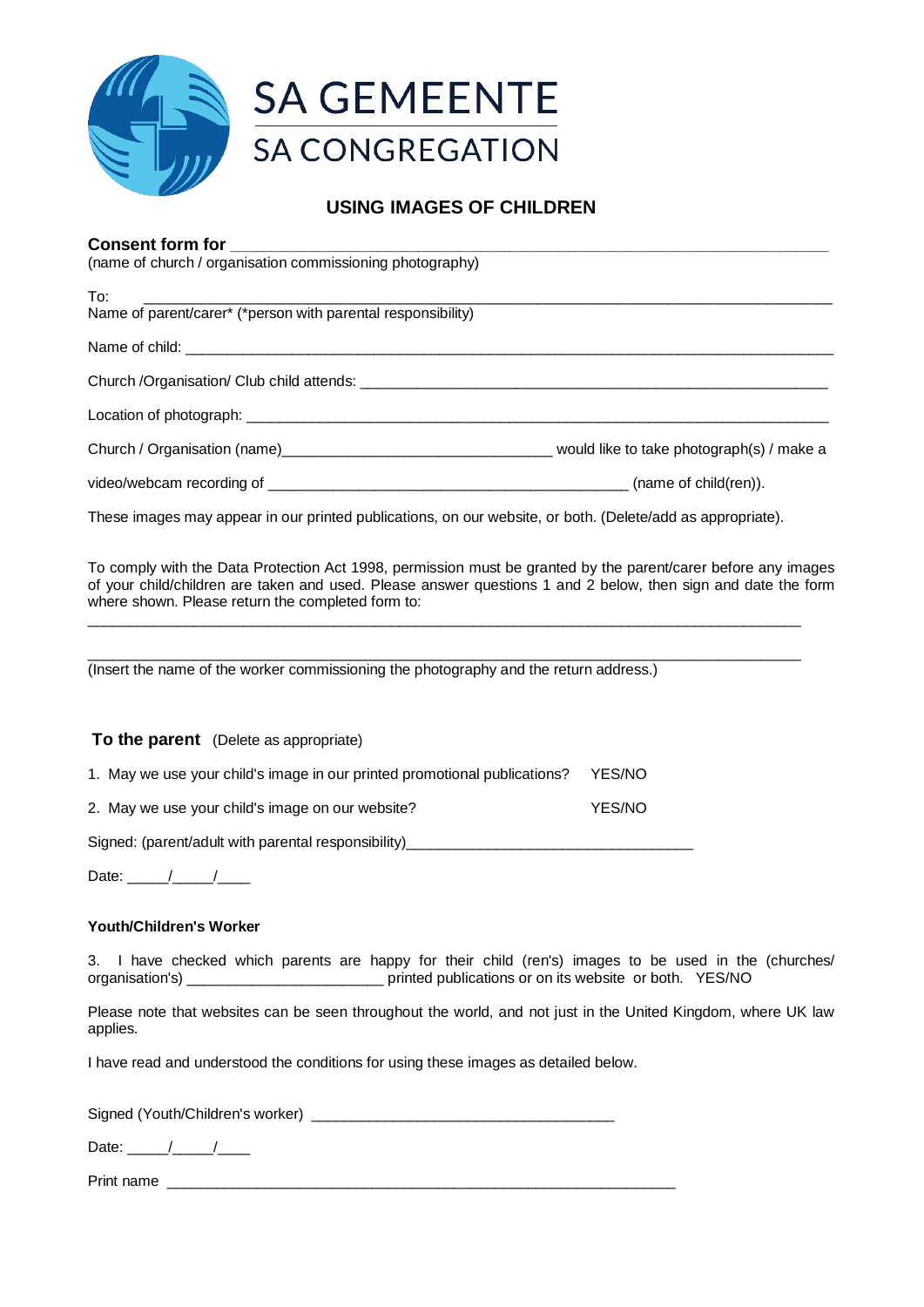

## **Conditions of use**

1. This form is valid for \_\_\_\_\_\_\_\_\_\_\_\_\_\_\_(length of time in years) from the date of signing / \*for this project only. Your consent will automatically expire after this time.

2. We will not re-use any images \*after this time / \*after the project is completed.

3. We will not include details or full names (which means first name and surname) of any person in an image on website, or in printed publications, without good reason and only with your express consent.

4. We will not include personal e-mail or postal addresses, or telephone or fax numbers on our website or in printed publications.

5. We may use group images with very general labels, such as "youth enjoying sport" or "making Christmas decorations".

6. We will only use images of pupils who are suitably dressed, to reduce the risk of such images being used inappropriately e.g. we will not publish material from the youth group's swimming activity.

(\*Please delete the option that does not apply.)

NB. This form can be adapted to include video if required.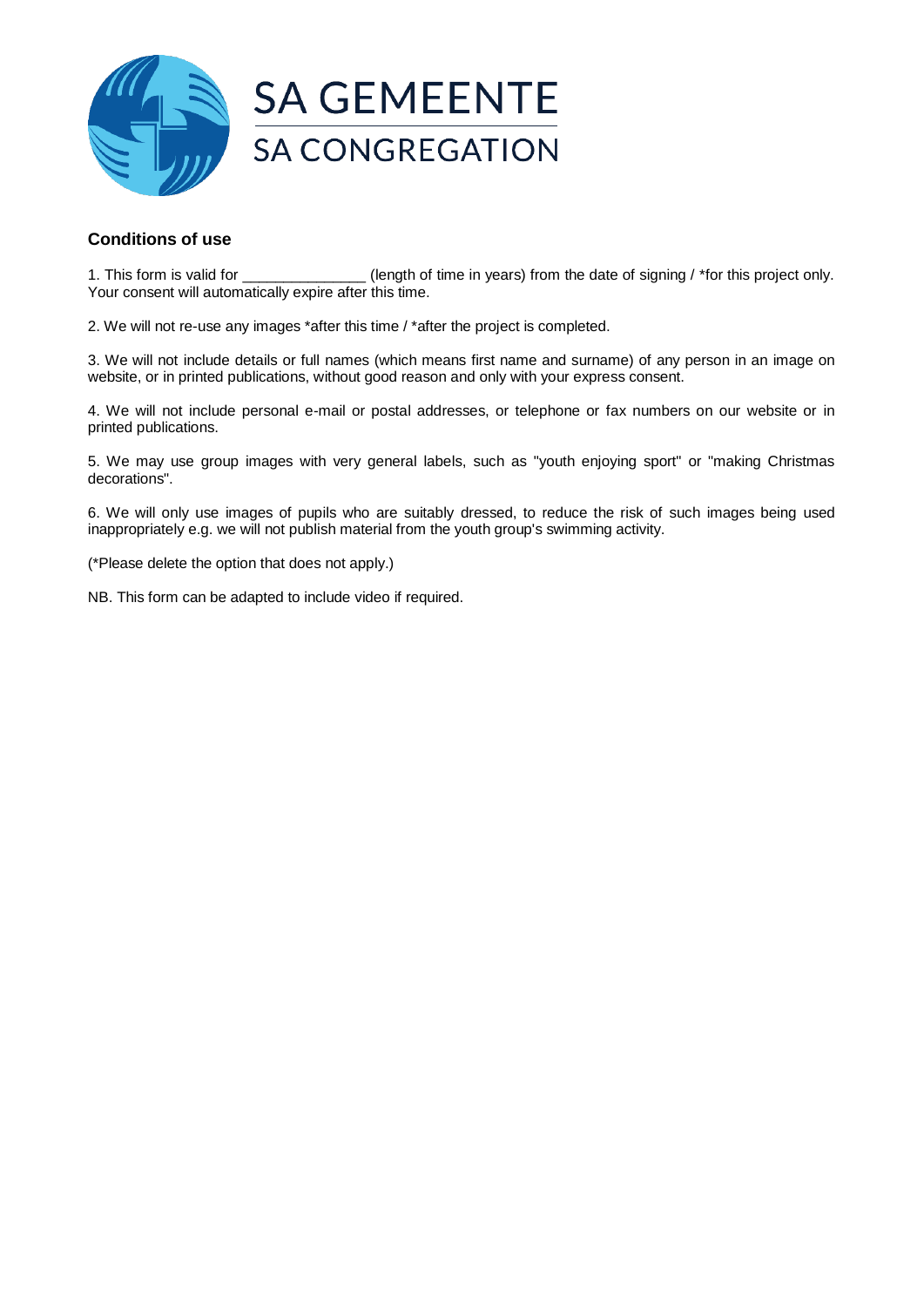

## **DISAGREEMENTS AND COMPLAINTS ABOUT CHILDREN'S SOCIAL SERVICES**

When considering the role of Children's Social Services, the child/young person involved and indeed anyone who has a caring role could become unhappy about aspects of the childcare arrangements. This might be action by Children's Social Services to move a child or carry out a child protection investigation. It may be that agreed decisions made at a review meeting are not being implemented or a request for a service has been turned down.

In September 2006 new complaints procedures for children's social care became law. The regulations are designed to better meet the needs for children and young people to get complaints resolved quickly. For instance, they introduce tight timescales for complaints including a 10-day time limit for dealing with complaints informally. These complaint regulations strengthen the role of advocates, who have to be included in all correspondence about a complaint.

#### **(i) Initial response (Stage One)**

In the first instance, any concerns should be discussed with the Social Worker or Team Leader. If the issues raised are not addressed satisfactorily, a request can be made for information about the complaints procedure from the Social Worker involved. Stage one of the process requires the local authority to resolve a complaint within 10 working days. A further 10 working days can be added in more complex complaints, or where there is a need to appoint an advocate.

The Complaints Manager for Children's Social Services could also be contacted for advice. Local authorities are required by Section 26 of the Children Act 1989 to establish complaints procedures, and parents and children should be provided with information about these procedures.

Where the matter is not resolved the complainant has a right to go to stage two.

#### **(ii) Making a formal complaint (Stage Two)**

An investigating officer must be appointed, who should not be in direct line management of the service or person about whom the complaint is made. An independent person will also be appointed in addition to the investigating officer for children's complaints. If a complaint is made, it is important to plan carefully what will be written. It may be helpful to ask someone to check what has been written before it is sent. The letter should be limited to one or two pages, and any documents attached to support the case. If the person complaining doesn't feel comfortable about putting it in writing, an advocate might assist in this. Alternatively a request could be made for it to be recorded on audio or video tape.

If there is nervousness about making the complaint, it is important to remember if something isn't working for the family, it is probably the same for other families. Procedures and practices won't improve unless it is drawn to somebody's attention.

An invitation will be made to discuss the complaint with this Manager. They will then meet with Social Workers and any others who might be involved, as well as studying the case records. The investigation should normally be completed within 25 working days. Where this is not possible, it may be extended up to 65 working days.

The investigating officer will write a report detailing their findings and outlining their recommendations. These reports are sent to a Senior Children's Social Services Manager who will act as an adjudicating officer. They will prepare a response with their decision and actions they will be taking with timescales for implementation. The complaints manager will monitor this and regularly report to the Director of Children's Social Services.

#### **(iii) Stage Three**

Stage three of the complaints procedure provides for review panels made up of three independent members, which can include councillors and senior officers of the local authority. Review panels will only consider complaints already at stage two. A referral can also be made to the Local Government Ombudsman.

#### **(iv) Other Action You Can Take**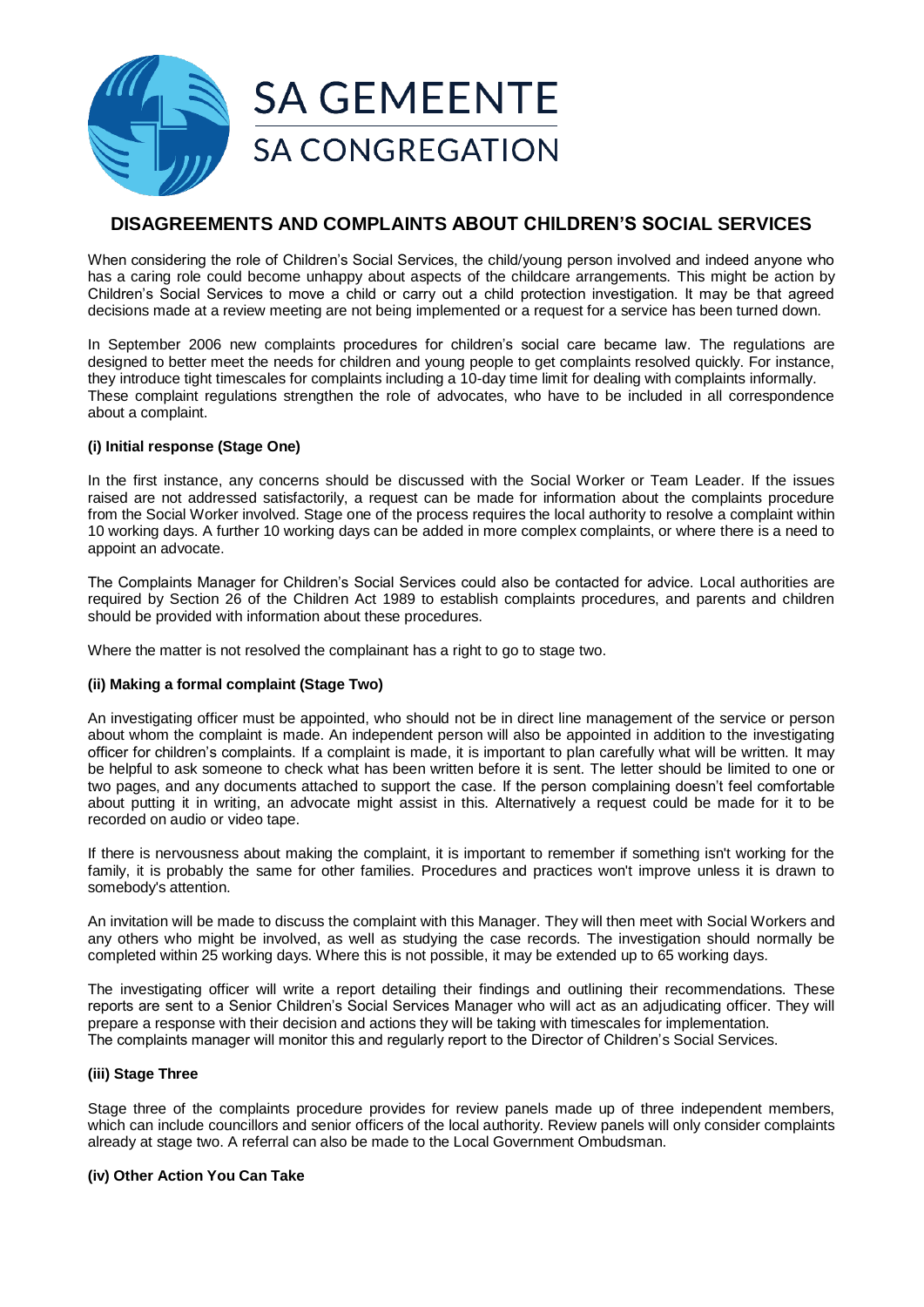

You can also make a complaint to the Local Government Ombudsman. They deal with complaints against local councils in England including social services. They can look into complaints about:

- The way social services have assessed the needs of a child or young person with disabilities;
- Whether the council has provided the help and support it has agreed to give;
- Whether social services have properly investigated reports that a child is at risk of being harmed;
- The way social services have assessed and met the needs of young people who are looked after, or leaving care.

This is not an exhaustive list. Contact the LO Advice line on 0845 602 1983

Visit [www.lgo.org.uk](http://www.lgo.org.uk/) to download the leaflet 'Complaints by children and young people: How can we help'

#### **(v) Other sources of help**

Ask the local councillor or MP for help. Councillors and MPs normally hold a surgery on a regular basis. Who they are, and where and when the surgery is held, can be found out from the local library, Town Hall or Citizens Advice Bureau. The local MP could also be contacted at the House of Commons, London, SW1A 1AA. Normally interviews are by appointment and after the meeting the Councillor/MP will make enquiries. With their input Children's Social Services may be prepared to reconsider their decision.

Ask a solicitor for help. Solicitors can write letters and negotiate on behalf of the complainant. If they are on a low income they might qualify for free advice. In certain circumstances the Solicitor may be able to represent the child. Advice can also be sought from a solicitor if it is felt that basic human rights are being ignored.

Contact The Churches' Child Protection Advisory Service. Sometimes advice is relatively easy to give because there are certain standards which Children's Social Services are required to meet. At other times, however, it might be difficult if we are not in possession of all the facts. If anyone wishes to contact us, then they can ring our help line number. We will be happy to give our opinion on whether the service received falls short of what can reasonably be expected.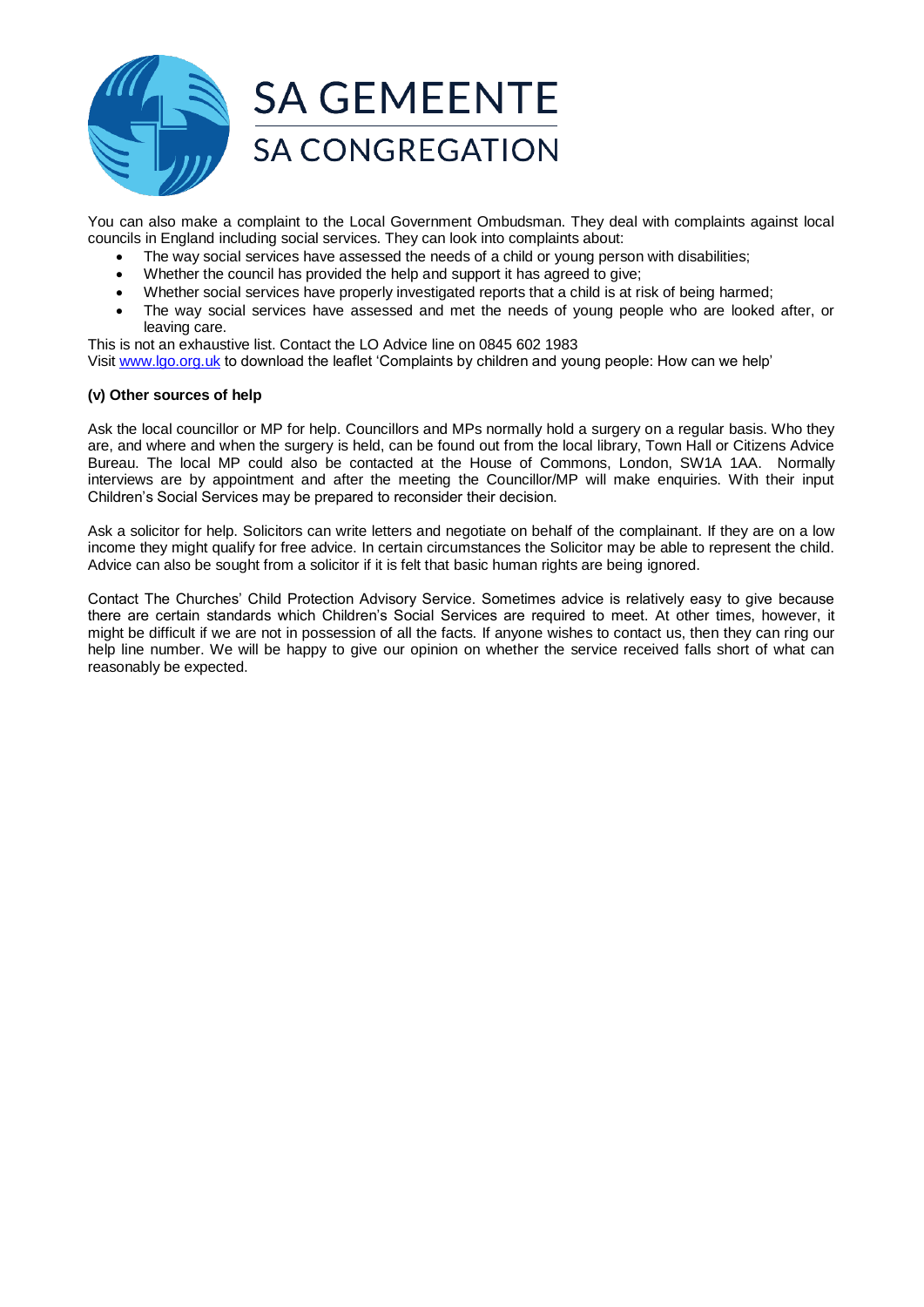

## **EQUAL OPPORTUNITIES STATEMENT**

- 1. The South African Congregation (hereafter the SAC) is a Christian organisation committed to social justice and resolutely opposed to discrimination in society. We are committed to providing services on a fair and equitable basis, regardless of race, ethnicity, religion, life-style, sex, sexuality, physical/mental disability, offending background or any other factor. No person requiring services from the SAC will be treated less favourably than any other person on any grounds.
- 2. In employment we actively seek to recruit with the right mix of talent, skills and potential, promoting equality for all, and welcome applications from a wide range of candidates. We select all candidates for interview based on their skills, qualifications, experience and commitment to the values and purposes of the organisation.
- 3. As an organisation seeking to deliver services within a Christian context, some posts can only be filled by Christians. The nature of these posts or the context in which they are carried out, and their link to the ethos of the organisation, give rise to a genuine occupational requirement (GOR) for the post-holders to be Christians. All staff in these posts are required to demonstrate a clear personal commitment to the Christian faith. This policy is implemented under Employment and Race Directives issued by the government and ACAS guidance.
- 4. As an organisation using the Criminal Records Bureau (CRB) Disclosure Service to assess applicants' suitability for positions of trust, the SAC undertakes to comply fully with the CRB Code of Practice and to treat all applicants for positions fairly. It undertakes not to discriminate unfairly against any subject of disclosure on the basis of conviction or other information revealed.
- 5. A Disclosure is only requested after a thorough risk assessment has indicated that one is both proportionate and relevant to the position concerned. For those positions where a Disclosure is required, all application forms, job adverts and recruitment briefs will contain a statement that a Disclosure will be requested in the event of the individual being offered a position.
- 6. Where a Disclosure is to form part of a recruitment process, we encourage all applicants called for interview to provide details of any criminal record at an early stage in the application process. We request that this information is sent under separate, confidential cover to the recruiter within the organisation and we guarantee that this information will only be seen by those who need to see it as part of a recruitment process.
- 7. Unless the nature of the position allows the SAC to ask questions about your entire criminal record, we only ask about "unspent" convictions as defined in the Rehabilitation of Offenders Act 1974.
- 8. We ensure that all those in the organisation who are involved in the recruitment process have been suitably trained to identify and assess the relevance of circumstances of offences. We will also ensure that they have received appropriate guidance and training in the relevant legislation relating to the employment of ex-offenders e.g. the Rehabilitation of Offenders Act 1974.
- 9. At interview, or in separate discussion, we ensure that an open and measured discussion takes place on the subject of any offences or other matter that might be relevant to the position. Failure to reveal information that is relevant to the position sought could lead to withdrawal of an offer of employment or voluntary work.
- 10. We make every subject of a CRB Disclosure aware of the existence of the Code of Practice and make a copy available on request.
- 11. We undertake to discuss any matter revealed in a disclosure with the person seeking a position before withdrawing a conditional offer of employment.

Having a criminal record will not necessarily bar you from working with us. It will depend on the nature of the position and the circumstances and background of your offences.